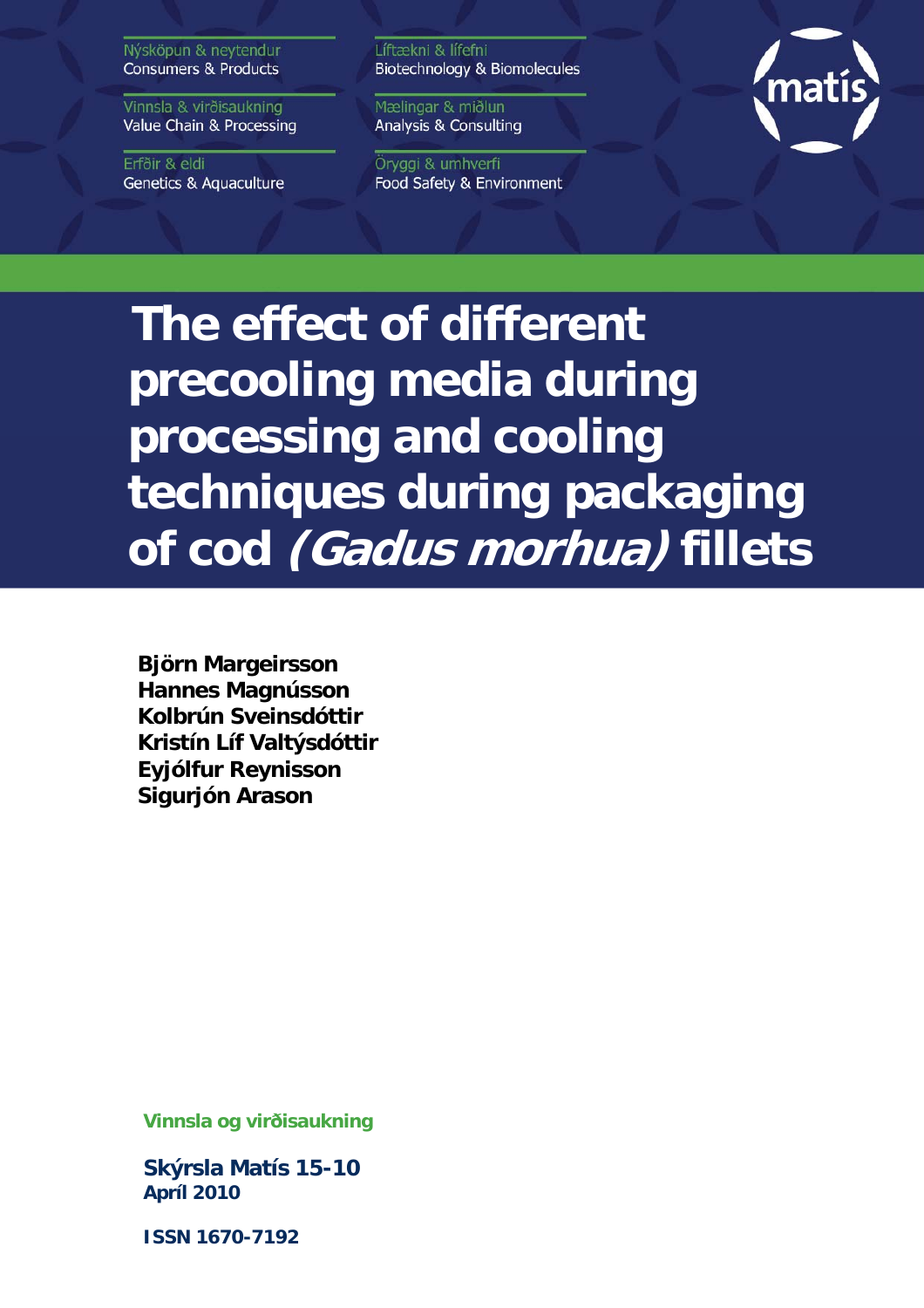# Skýrsluágrip Matís ohf Icelandic Food and Biotech R&D

# **Report summary**



| Titill / Title            | The effect of different precooling media during processing and<br>cooling techniques during packaging of cod (Gadus morhua)<br>fillets                            |                     |            |
|---------------------------|-------------------------------------------------------------------------------------------------------------------------------------------------------------------|---------------------|------------|
| Höfundar / Authors        | Björn Margeirsson, Hannes Magnússon, Kolbrún Sveinsdóttir, Kristín Líf<br>Valtýsdóttir, Eyjólfur Reynisson, Sigurjón Arason.                                      |                     |            |
| Skýrsla / Report no.      | $15 - 10$                                                                                                                                                         | Útgáfudagur / Date: | Apríl 2010 |
| Verknr. / project no.     | 1852                                                                                                                                                              |                     |            |
| Styrktaraðilar / funding: | AVS Fund of Ministry of Fisheries in Iceland, The Technology<br>Development Fund at the Icelandic Centre for Research and<br>University of Iceland Research Fund. |                     |            |
| Ágrip á íslensku:         | Tilgangur tilraunanna var að kanna áhrif mismunandi kælimiðla við                                                                                                 |                     |            |
|                           | forkælingu fyrir pökkun á hitastýringu, gæði og geymsluþol þorskflaka.                                                                                            |                     |            |
|                           | Eftirfarandi kælimiðlar voru kannaðir og bornir saman við enga sérstaka                                                                                           |                     |            |
|                           | forkælingu fyrir pökkun:                                                                                                                                          |                     |            |
|                           | 1) pækill með lágu saltinnihaldi, 2) krapaís með lágu saltinnihaldi.                                                                                              |                     |            |
|                           | Auk þess voru könnuð áhrif þess að nota annars vegar ísmottur og hins                                                                                             |                     |            |
|                           | vegar þurrís við geymslu flakanna. Fylgst var með breytingum á hitastigi                                                                                          |                     |            |
|                           | með hitanemum á öllum stigum. Sýni voru gæðametin með skynmati,                                                                                                   |                     |            |
|                           | örveru- og efnamælingum í allt að 13 daga frá vinnslu og pökkun (16                                                                                               |                     |            |
|                           | daga frá veiði). Flökin voru geymd við ofurkældar að stæður (undir 0 °C)                                                                                          |                     |            |
|                           | mestan hluta geymslutímans.                                                                                                                                       |                     |            |
|                           | Lægra hitastig krapaíss en pækils leiddi til lægra hitastigs flaka við                                                                                            |                     |            |
|                           | pökkun auk þess sem hiti vökvapækilsins reyndist hækka hratt þegar hlé                                                                                            |                     |            |
|                           | var gert á vinnslu.                                                                                                                                               |                     |            |
|                           | Mismunandi<br>meðhöndlun<br>leiddi<br>til<br>sambærilegs<br>ferskleikatíma                                                                                        |                     |            |
|                           | Hins vegar reyndist notkun vökvapækils við<br>samkvæmt skynmati.                                                                                                  |                     |            |
|                           | forkælingu fyrir pökkun leiða til $1 - 2$ daga skemmra geymsluþols                                                                                                |                     |            |
|                           | samanborið við enga forkælingu eða forkælingu með krapaís. Rekja má                                                                                               |                     |            |
|                           |                                                                                                                                                                   |                     |            |
|                           | ástæður þessa til þess að pækillinn innihélt töluvert magn örvera, m.a.                                                                                           |                     |            |
|                           | H <sub>2</sub> S-myndandi gerla sem eru virkir framleiðendur á trímetýlamíni                                                                                      |                     |            |
|                           | (TMA). Samanburður á vökvakældu flökunum sýndi að notkun á þurrís                                                                                                 |                     |            |
|                           | lengdi geymsluþol um 1 dag í samanburði við ísmottur. Niðurstöður                                                                                                 |                     |            |
|                           | örveru- og efnamælinga voru í samræmi við þessar niðurstöður.                                                                                                     |                     |            |

*Lykilorð á íslensku: Forkæling, kælimiðlar, þorskflök, ferskleiki, geymsluþol*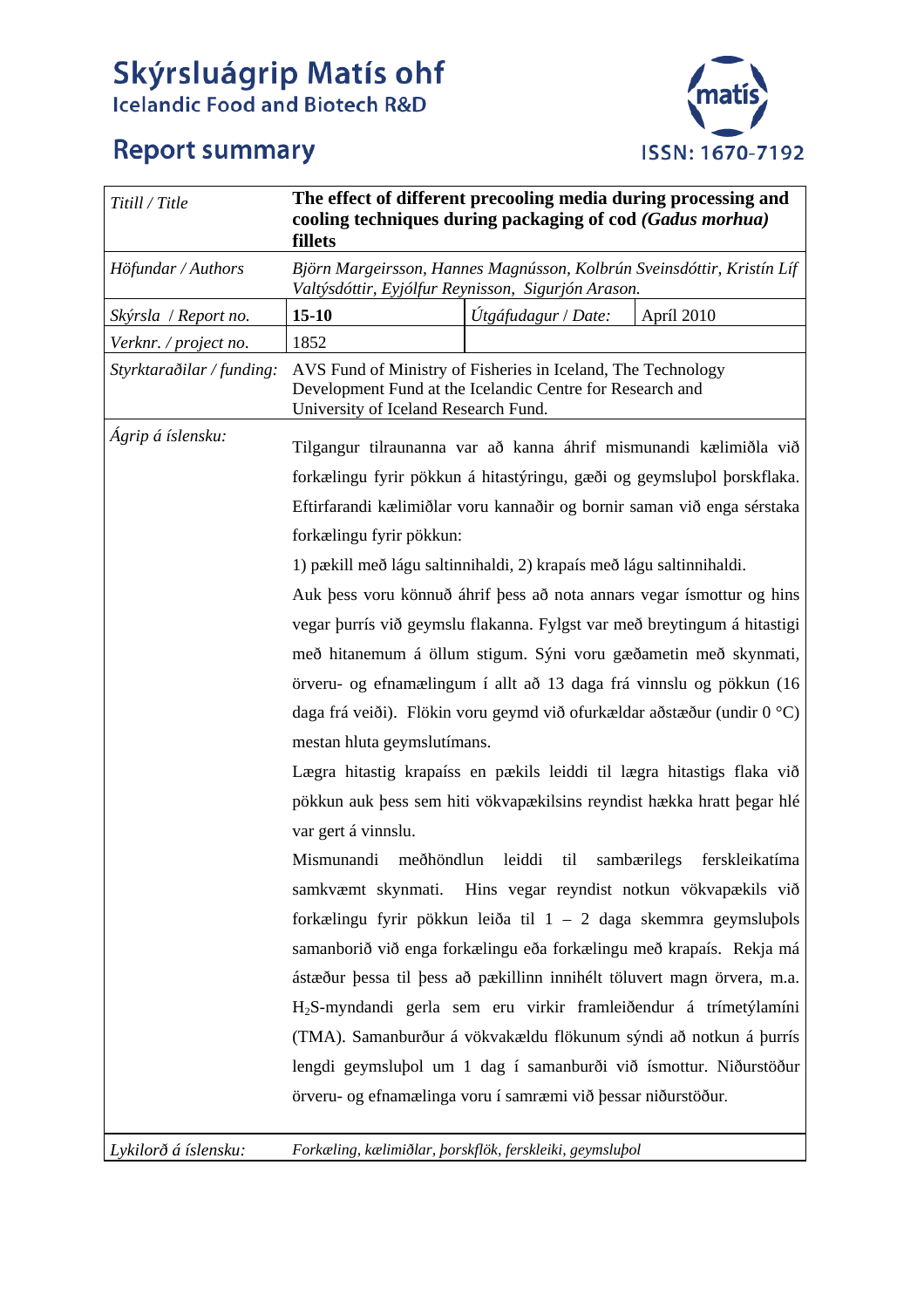## *Summary in English:* The aim of the experiment was to investigate effects of two cooling media during precooling at processing on temperature control, quality and storage life of cod fillets. The two cooling media compared to no special precooling during processing (NC) were: 1) liquid brine (LC) and 2) slurry ice (SIC). In addition, the influence of using either dry ice or ice packs during storage was studied. The samples were kept at superchilled conditions during most of the trial. The environmental and product temperature history of each group was studied using temperature monitors. The samples were analysed with sensory evaluation, microbial and chemical methods for up to sixteen days from catch (thirteen days from processing). Lower temperature of the slurry ice than the liquid brine resulted in lower fillet temperature at packaging and the liquid brine temperature increased rapidly during a processing break, which seems to be a weakness of the

Results from sensory, microbial and chemical analysis all showed that immersing the skinless cod fillets in liquid cooling brine prior to packaging resulted in one to two days reduction of shelf life in comparison with fillets that were not immersed in liquid brine (no cooling) or in slurry ice. This could be attributed to the fact that the cooling brine carried considerable amounts of microbes including  $H_2S$ producing bacteria which are active producers of trimethylamine (TMA). Comparison of the groups receiving liquid cooling showed that dry ice appeared to extend the shelf life of one day as compared to ice packs. The length of the freshness period was, however, similar in all experimental groups according to sensory evaluation. These results were confirmed by total volatile bases (TVB-N) and TMA analysis and microbial counts.

*English keywords: Precooling, cooling media, cod fillets, freshness, shelf life* 

liquid brine tank.

© Copyright Matís ohf / Matis - Food Research, Innovation & Safety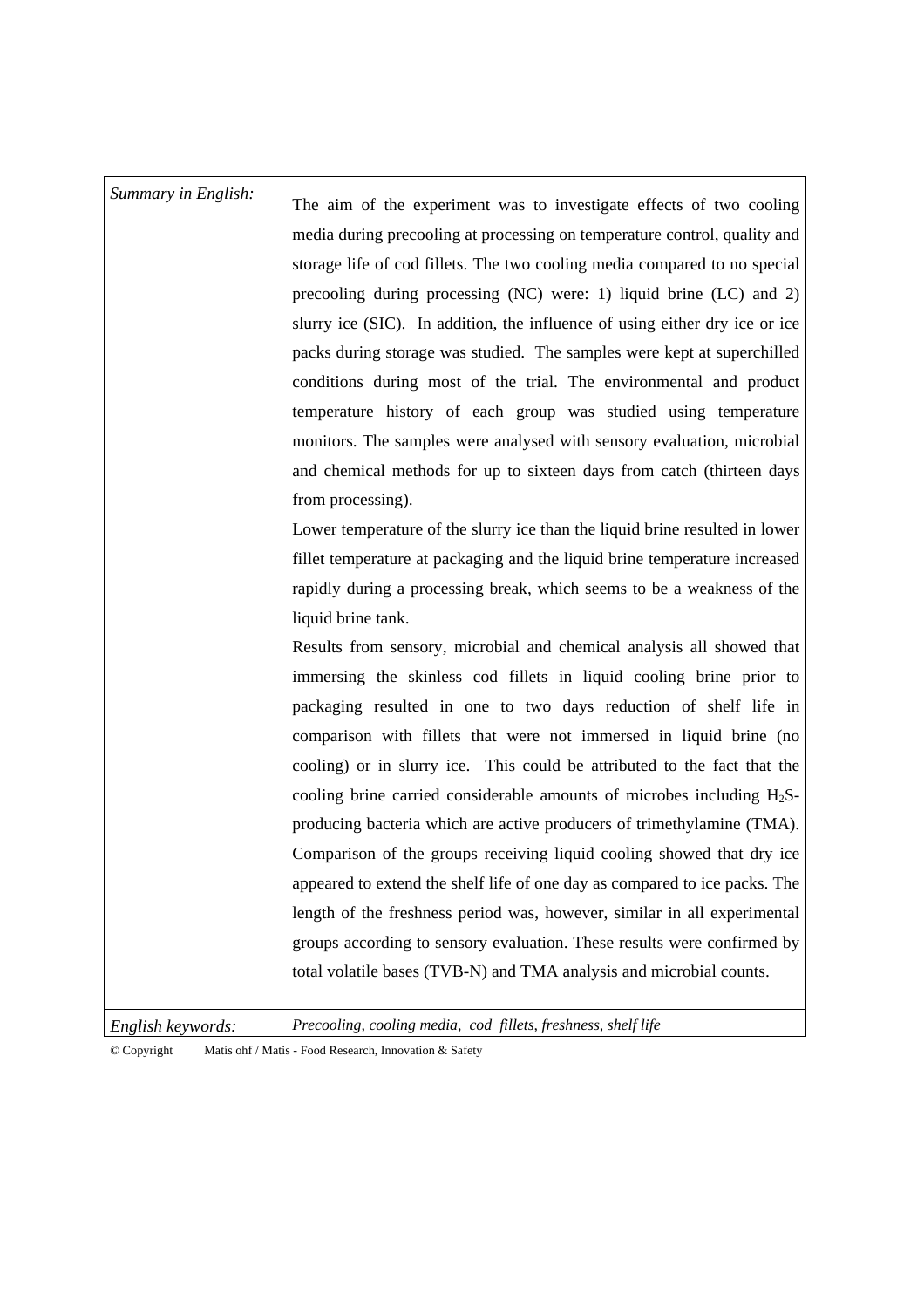## **CONTENTS**

| $\mathcal{D}_{\mathcal{A}}$ |                |       |  |
|-----------------------------|----------------|-------|--|
|                             | 2.1            |       |  |
|                             | 2.2            |       |  |
|                             | 2.3            |       |  |
|                             | 2.4            |       |  |
|                             | 2.5            |       |  |
|                             | 2.6            |       |  |
|                             | 2.6.1          |       |  |
|                             |                | 2.6.2 |  |
|                             |                | 2.6.3 |  |
|                             | 2.7            |       |  |
|                             | 2.8            |       |  |
|                             | 3 <sup>7</sup> |       |  |
|                             | 3.1            |       |  |
|                             |                | 3.1.1 |  |
|                             | 3.1.2          |       |  |
|                             | 3.1.3          |       |  |
|                             | 3.1.4          |       |  |
|                             | 3.2            |       |  |
|                             | 3.3            |       |  |
|                             | 3.4            |       |  |
|                             |                | 3.4.1 |  |
|                             |                | 3.4.2 |  |
|                             | 3.4.3          |       |  |
|                             | 3.5            |       |  |
| 4                           |                |       |  |
| 5                           |                |       |  |
| 6                           |                |       |  |
|                             |                |       |  |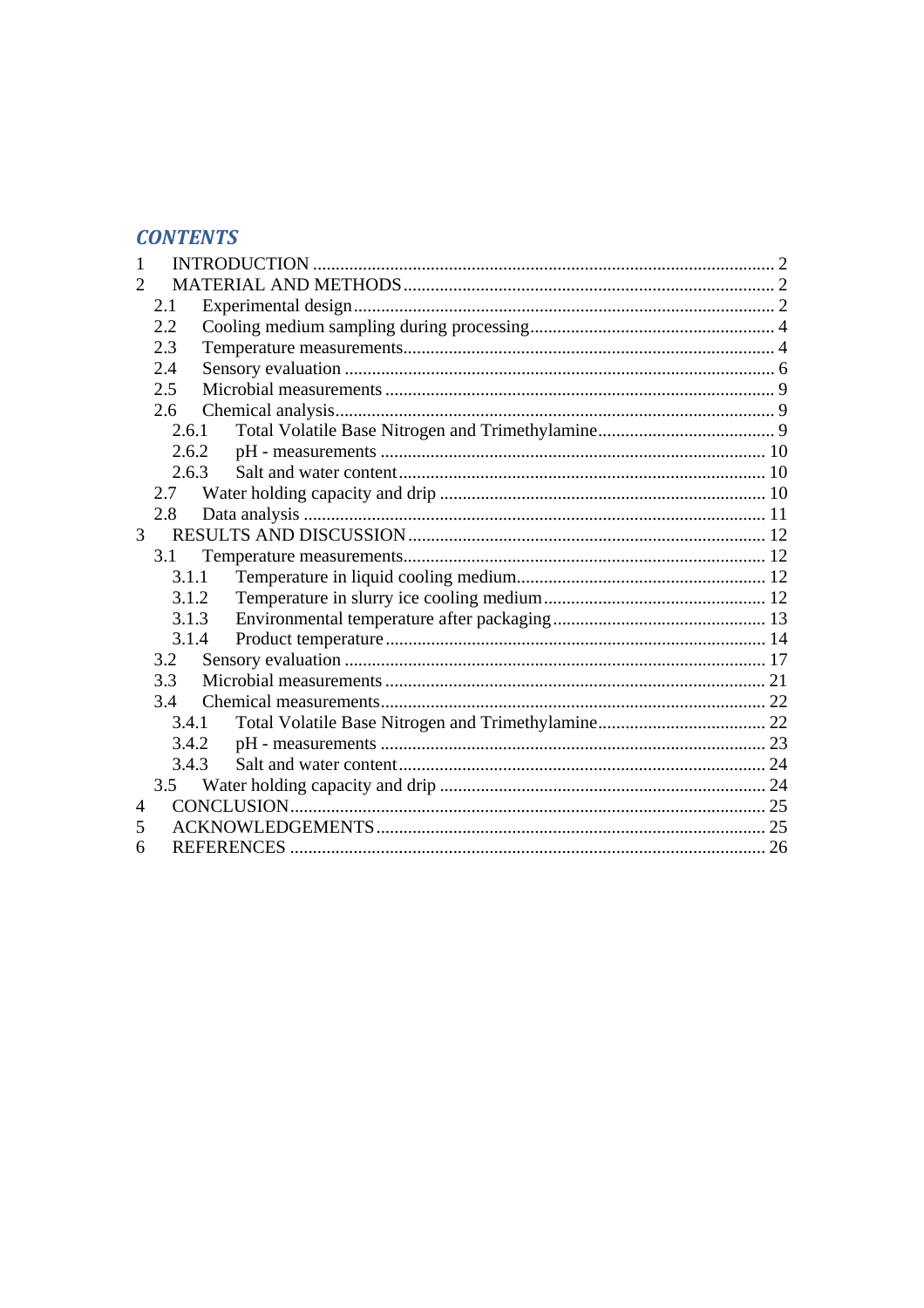## **1 INTRODUCTION**

Various precooling methods are applied during processing and packaging of fresh fish fillets in order to lower the product temperature and thereby protect it against thermal abuse during transport and prolong shelf life. Different types of slurry ice mixtures and liquid brines are among the utilised precooling media and different types of phase change materials (cooling packs containing gel or frozen water ice) and dry ice are applied during packaging of the fresh fish fillets.

The aim of the experiment was to investigate effects of two cooling media during precooling at processing on the storage life of cod fillets. The two cooling media compared to applying no special precooling during processing (NC) were: 1) liquid brine (LC) and 2) slurry ice (SIC). In addition, the influence of using either dry ice or ice packs during storage was studied. The samples were kept at superchilled conditions during most of the trial. The environmental and product temperature history of each group was studied using temperature monitors. The samples were analysed with sensory evaluation, microbial and chemical methods for up to 16 days from catch (13 days from processing).

## **2 MATERIAL AND METHODS**

## **2.1 Experimental design**

Cod used in the experiment was caught by a trawler north of Iceland on Feb  $13<sup>th</sup> 2010$ .



**Figure 1. The trawler, Sólbakur EA 1, that caught the fish processed for the trial. (http://www.ua.is/skipin/solbakur\_ea\_1/?nocache=true).**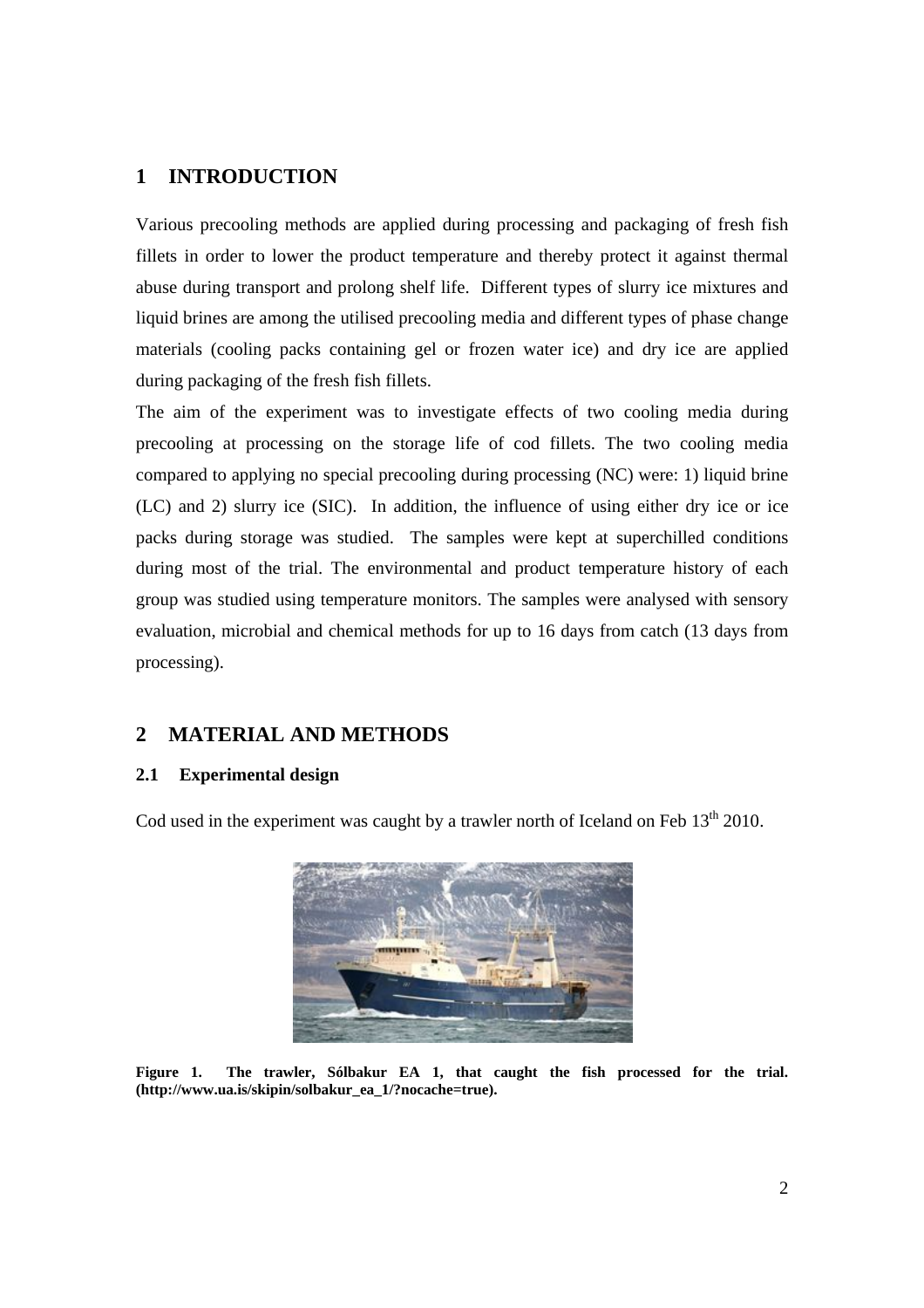After bleeding and gutting the cod was washed in sea-water on deck and then transported to the hold where it was iced with slurry ice in tubs. The cod was processed at a fish processing plant in North Iceland, Feb  $16<sup>th</sup> 2010$ . The fish was filleted and fillets without skin got different treatment (see below) prior to packaging in 5 kg expanded polystyrene (EPS) boxes. After packaging the cod was transported to Matís ohf. where it was stored at superchilled temperature conditions inside an air climate chamber for up to 13 days from catch (16 days from catch).



**Figure 2: Different cooling and packaging methods during processing of cod at Brim fish processing plant** 

The experimental groups were as follows:

- 1. NC-IP: No cooling after skinning, ice pack (250 g) applied during packaging.
- 2. LC-IP: Liquid cooling after skinning, ice pack applied during packaging.
- 3. LC-DI: Liquid cooling after skinning, dry ice applied during packaging.
- 4. SIC-DI: Slurry ice cooling (see Figure 3) after skinning, dry ice applied during packaging (see Figure 4).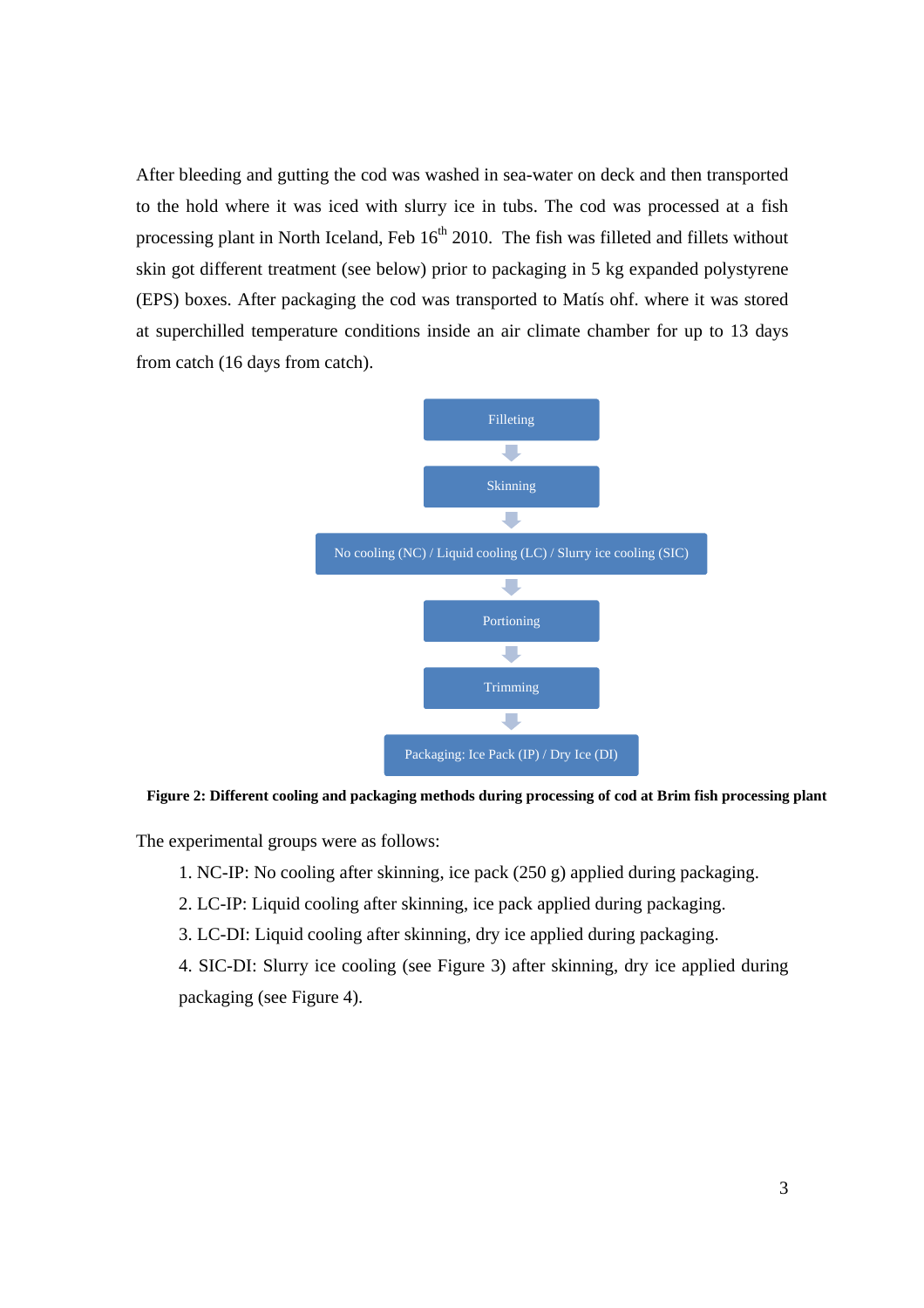

**Figure 3. Implementation of the slurry ice cooling (SIC) after skinning.** 



**Figure 4. Dry ice (DI) on top of fillets in an EPS box.** 

## **2.2 Cooling medium sampling during processing**

Samples for microbial, pH and salinity analysis were taken from the liquid cooling tank at 07:30, 08:25, 09:20, 10:30 and 10:50. Each time one sample was taken from the front end of the tank and another sample from the back end of the tank. One sample for salinity analysis was taken from the slurry ice at 09:25.

## **2.3 Temperature measurements**

Micro-T DS1922L temperature loggers from NexSens Technology (Dayton, OH, USA, see Figure 6) were used for all temperature monitoring in the trial. This logger has an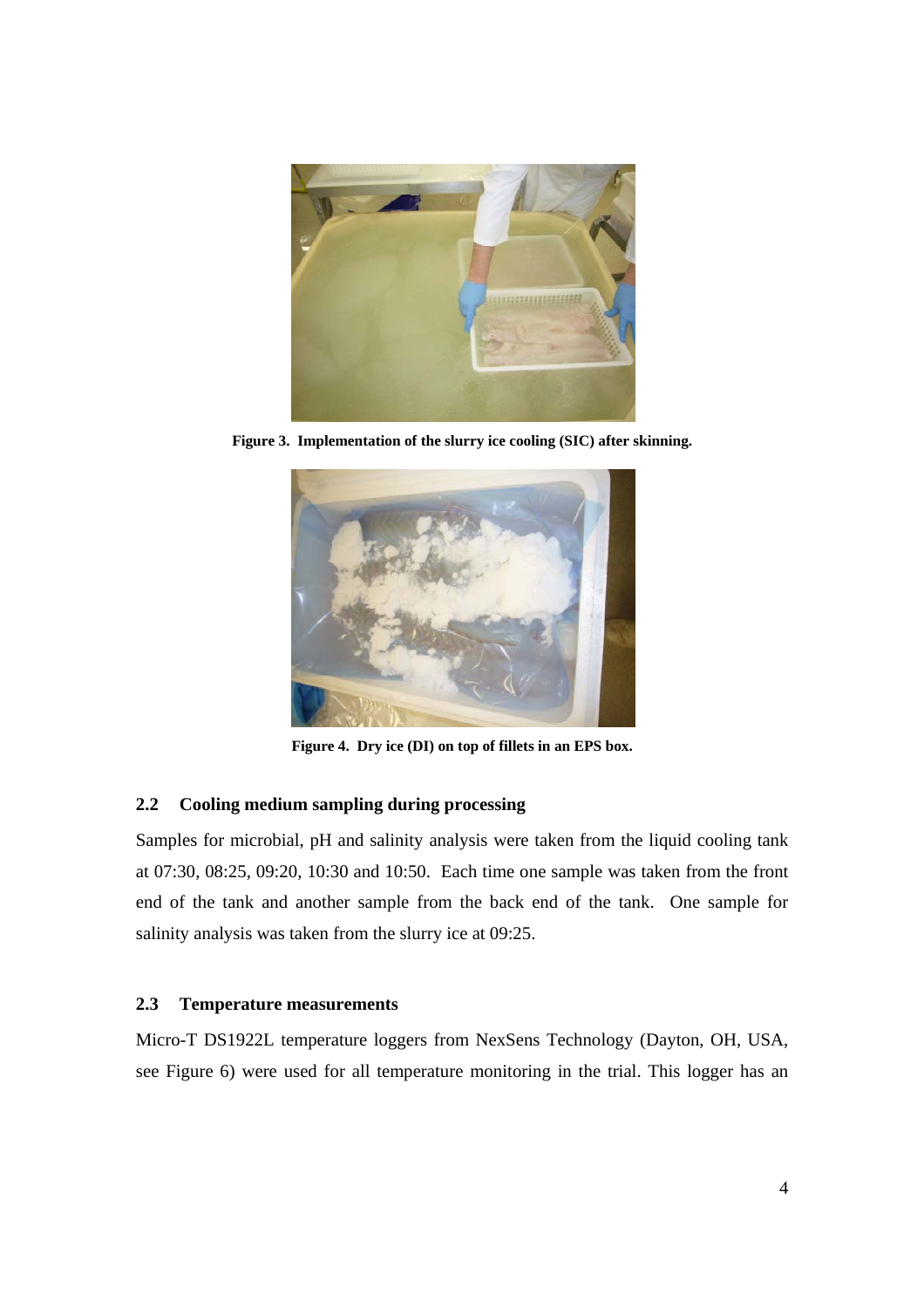accuracy of  $\pm 0.5$  °C and a resolution of 0.0625 °C and an operating range of -40 to 85 °C. The diameter is 17 mm and the thickness is 5 mm.

The cooling medium temperature was mapped both during the liquid cooling (see Figure 5) and slurry ice cooling during processing.



**Figure 5. Relative positions of temperature loggers in the liquid cooling tank.** 

After packaging, product and surface temperatures were monitored for two EPS boxes in each of the four experimental groups. Two Micro-T temperature loggers were put in each of the monitored EPS boxes and one on the outside of each box, see Figure 7. For measuring the product temperature, the loggers were placed in plastic bags, in order to avoid microbial contamination. Temperature was monitored at two positions on the air climate chamber floor at Matís in addition to one position at the chamber wall.



**Figure 6. Micro-T DS1922L temperature loggers.**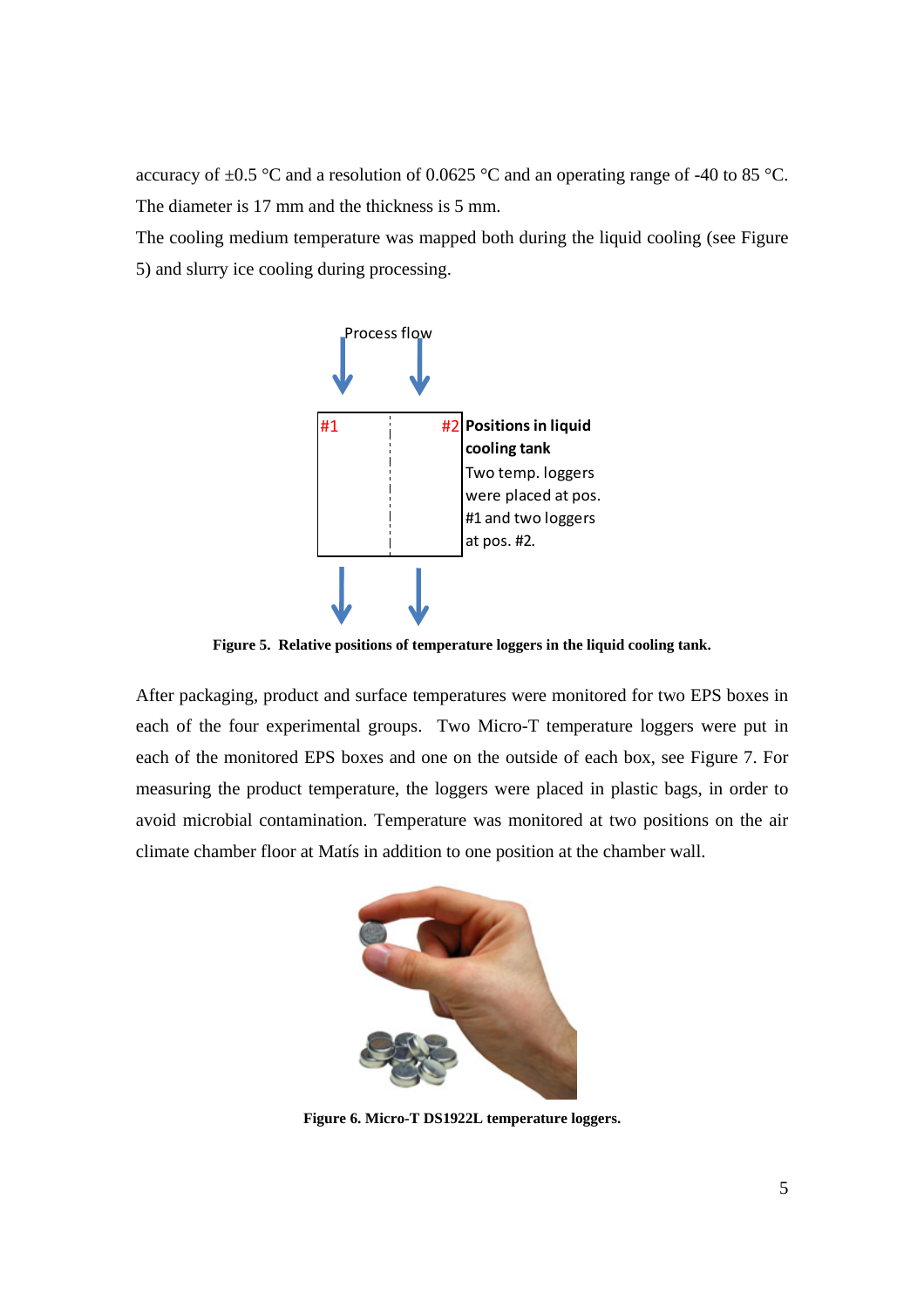

**Figure 7. Positions of surface temperature logger and product temperature loggers at mid-height (above) and bottom (below) of EPS boxes.** 

#### **2.4 Sensory evaluation**

Quantitative Descriptive Analysis (QDA), introduced by Stone and Sidel (2004), and the Torry freshness score sheet (Shewan and others 1953) were used to assess cooked samples of cod. Nine panellists all trained according to international standards (ISO 1993); including detection and recognition of tastes and odours, trained in the use of scales and in the development and use of descriptors participated in the sensory evaluation. The members of the panel were familiar and experienced in using the QDA method and Torry freshness score sheet for cod. The panel was trained in recognition of sensory characteristics of the samples and describing the intensity of each attribute for a given sample using an unstructured scale (from 0 to 100%). Most of the attributes were defined and described by the sensory panel during other projects (Sveinsdottir and others 2009). The sensory attributes were 30 and are described in Table 2.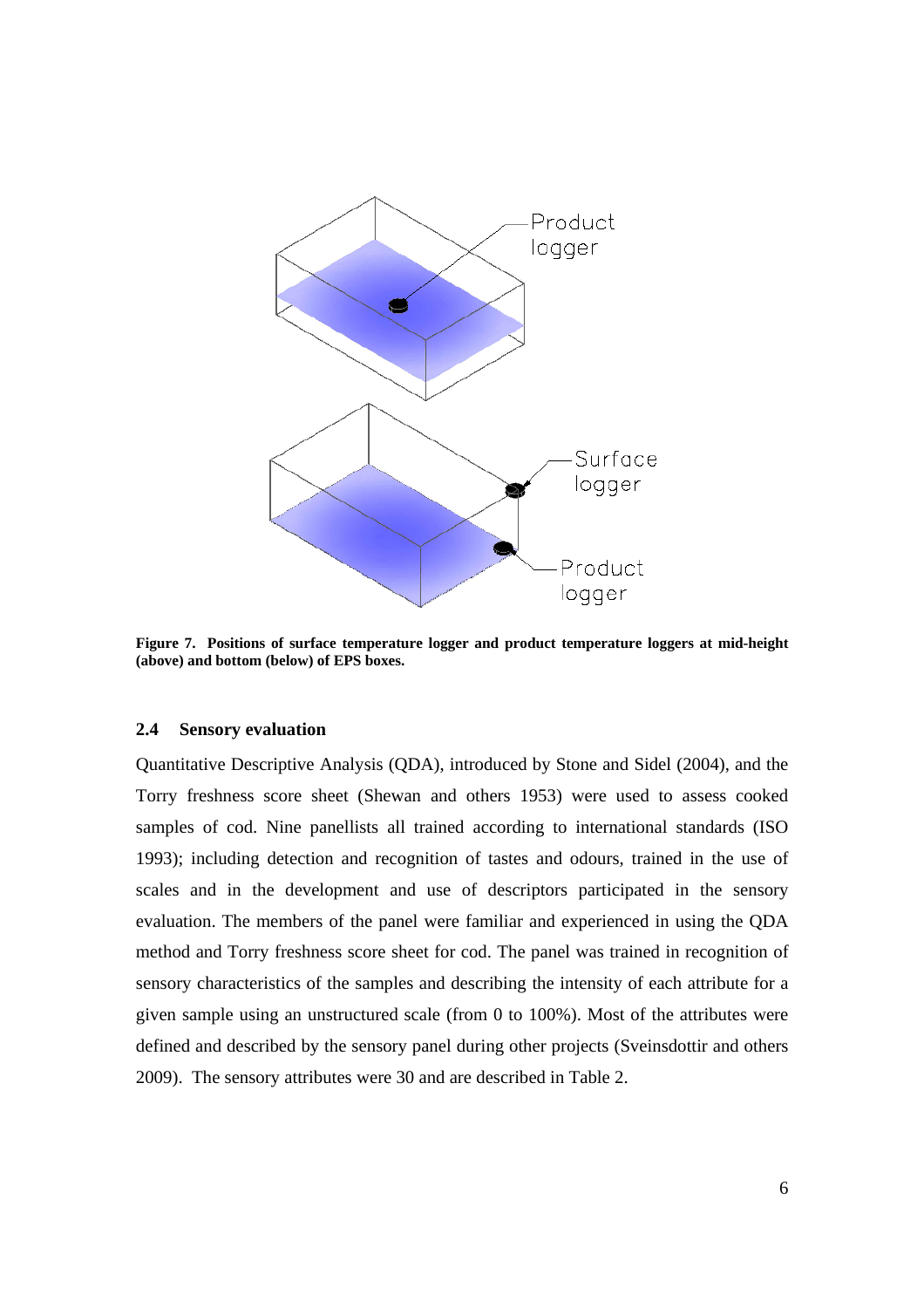Samples weighing ca. 40 g were taken from the loin part of the fillets and placed in aluminium boxes coded with three-digit random numbers. The samples were cooked to a core temperature of 67 °C in a pre-warmed oven (Convotherm Elektrogeräte GmbH, Eglfing, Germany) at 95-100 °C with air circulation and steam, and then served to the panel. Each panellist evaluated duplicates of each sample in a random order in ten sessions (maximum four samples per session).

A computerized system (FIZZ, Version 2.0, 1994-2000, Biosystémes) was used for data recording.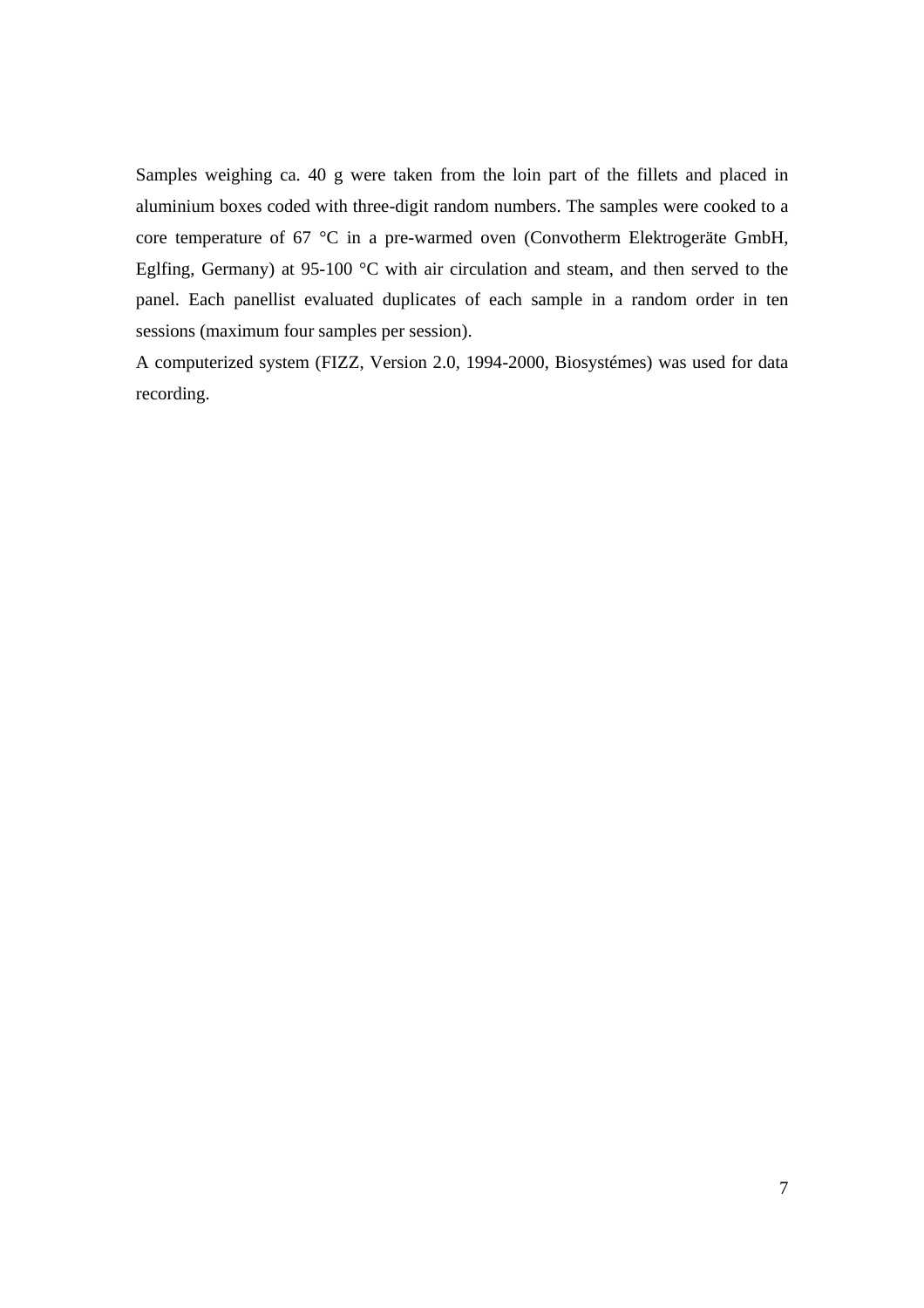| <b>Sensory attribute</b> | <b>Short name</b> | <b>Description of attribute</b>                                           |
|--------------------------|-------------------|---------------------------------------------------------------------------|
| Odour                    |                   |                                                                           |
| sweet                    | o-sweet           | sweet odour                                                               |
| shellfish, algae         | o-shellfish       | shellfish, algae, characterict fresh odour                                |
| meaty                    | o-meat            | meaty odour, reminds of boiled meat or halibut                            |
| vanilla, boiled milk     | o-vanilla         | vanilla, sweet boiled milk                                                |
| boiled potatoes          | o-potatoes        | odour reminds of whole, warm, boiled potatoes                             |
| frozen storage           | o-frozen          | reminds of odour found in refrigerator and/or freezing compartment        |
| table cloth              | o-cloth           | reminds of damp, unclean cloth (left on kitchen table for 36 h)           |
| <b>TMA</b>               | o-TMA             | TMA odour, reminds of dried salted fish, amine                            |
| sour                     | o-sour            | sour odour, spoilage sour, acetic acid                                    |
| sulphur                  | o-sulphur         | sulphur, matchstick, boiled kale                                          |
| <b>Appearance</b>        |                   |                                                                           |
| light/dark colour        | a-dark            | Left end: light, white colour. Right end: dark, yellowish, brownish, grey |
| homogenous/              | a-heterog.        | Left end: homogenous, even colour.                                        |
| heterogeneous            |                   | Right end: discoloured, heterogeneous, stains                             |
| white precipitation      | a-prec.           | white precipitation in the broth or on the fish                           |
| <b>Flavour</b>           |                   |                                                                           |
| salt                     | f-salt            | salt taste                                                                |
| metallic                 | f-metallic        | metallic flavour                                                          |
| sweet                    | f-sweet           | characteristic sweet flavour of very fresh (boiled) cod                   |
| meaty                    | f-meat            | meaty flavour, reminds of boiled meat                                     |
| frozen storage           | f-frozen          | reminds of food which has soaked in refrigerator/freezing odour           |
| pungent                  | f-pungent         | pungent flavour, bitter                                                   |
| sour taste               | f-sour            | sour taste, spoilage sour                                                 |
| <b>TMA</b>               | f-TMA             | TMA flavour, reminds of dried salted fish, amine                          |
| off flavour              | f-off             | strenght of off flavour (spoilage flavour/off-flavour)                    |
| <b>Texture</b>           |                   |                                                                           |
| flakiness                | t-flakes          | the fish portion slides into flakes when pressed with the fork            |
| firm/soft                | t-soft            | Left end: firm. Right end: soft.                                          |
|                          |                   | Evaluate how firm or soft the fish is during the first bite               |
| dry/juicy                | t-juicy           | Left end: dry. Right end: Juicy.                                          |
|                          |                   | Evaluated after chewing several times: dry - pulls juice from the mouth   |
| tough/tender             | t-tender          | Left end: tough. Right end: tender. Evaluated after chewing several times |
| mushy                    | t-mushy           | mushy texture                                                             |
| meaty                    | t-meaty           | meaty texture, meaty mouth feel, grude muscle fibers                      |
| clammy                   | t-clammy          | clammy texture, dry red wine, tannin                                      |
| rubbery                  | t-rubbery         | rubbery texture, springy                                                  |

**Table 1: Sensory vocabulary for cooked samples of cod (***Gadus morhua***)<br>
<b>Sensory attribute** Short name **Description of attribute**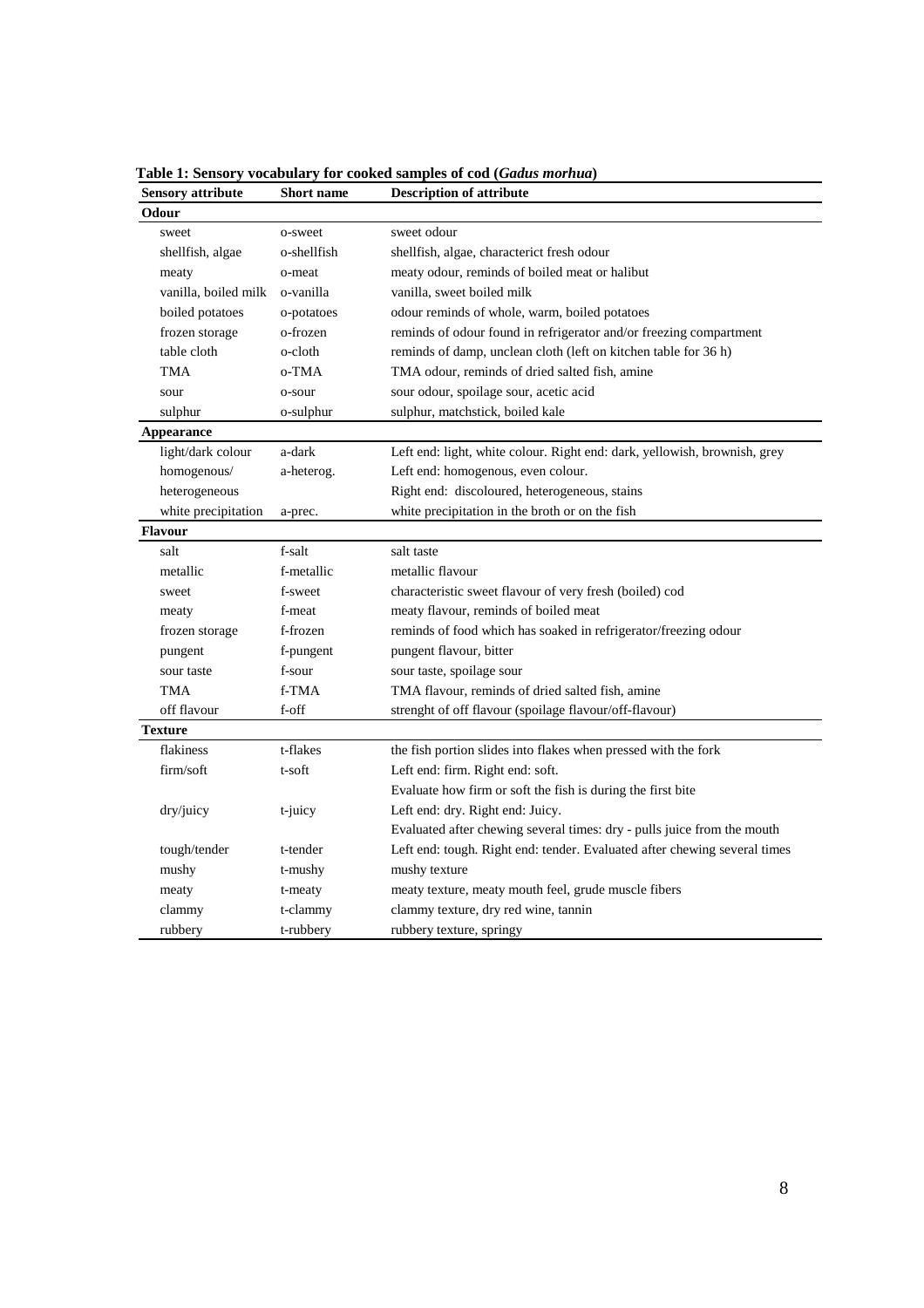#### **2.5 Microbial measurements**

Total viable psychrotrophic counts (TVC) and counts of  $H_2S$ -producing bacteria were evaluated on iron agar (IA) as described by Gram and others (1987) with the exception that 1% NaCl was used instead of 0.5% with no overlay. Plates were incubated at 17 °C for 4-5 d. Bacteria forming black colonies on IA produce  $H_2S$  from sodium thiosulphate and/or cysteine. Cephaloridine Fucidin Cetrimide (CFC) agar was modified according to Stanbridge and Board (1994) and used for enumeration of presumptive pseudomonads. Pseudomonas Agar Base (Oxoid) with CFC Selective Agar Supplement (Oxoid) was used. Plates were incubated at 22 °C for 3 d. *Pseudomonas* spp. form pink colonies on this medium. In all the above counts surface-plating was used.

Counts of *Photobacterium phosphoreum* were obtained by a quantitative PCR method. Briefly, One ml of the tenfold diluted fish samples in Maximum Recovery Dilutent (MRD, Oxoid) buffer was frozen at -20 °C for later DNA extraction. For the DNA extraction, the diluted samples were centrifuged at 11.000 x g for 7 min to form a pellet. The supernatant was discarded and DNA was recovered from the pellet using the Promega Magnesil KF, Genomic system (MD1460) DNA isolation kit (Promega Corporation, Madison, USA) in combination with KingFisher magnetic beads automatic DNA isolation instrument (Thermo Labsystems, Waltham, USA) according to the manufacturers´ recommendations. All PCR reactions were done using the Mx3005p instrument. The PCR was done using Brilliant QPCR mastermix (Stratagene, La Jolla, CA, USA). Primers were synthesized and purified with HPLC (MWG, Ebersberg, Germany). The DNA standard used for quantification was previously calibrated against the PPDM-Malthus conductance method (Dalgaard and others 1996; Lauzon 2003). Cooled MRD buffer was used for all dilutions. All samples were analysed in duplicate

and results presented as an average.

#### **2.6 Chemical analysis**

#### 2.6.1 *Total Volatile Base Nitrogen and Trimethylamine*

The method of Malle and Tao (1987) was used for total volatile bases (TVB-N) and trimethylamine (TMA) measurements. TVB-N was measured by steam distillation (Struer TVN distillatory, STRUERS, Copenhagen) and titration, after extracting the fish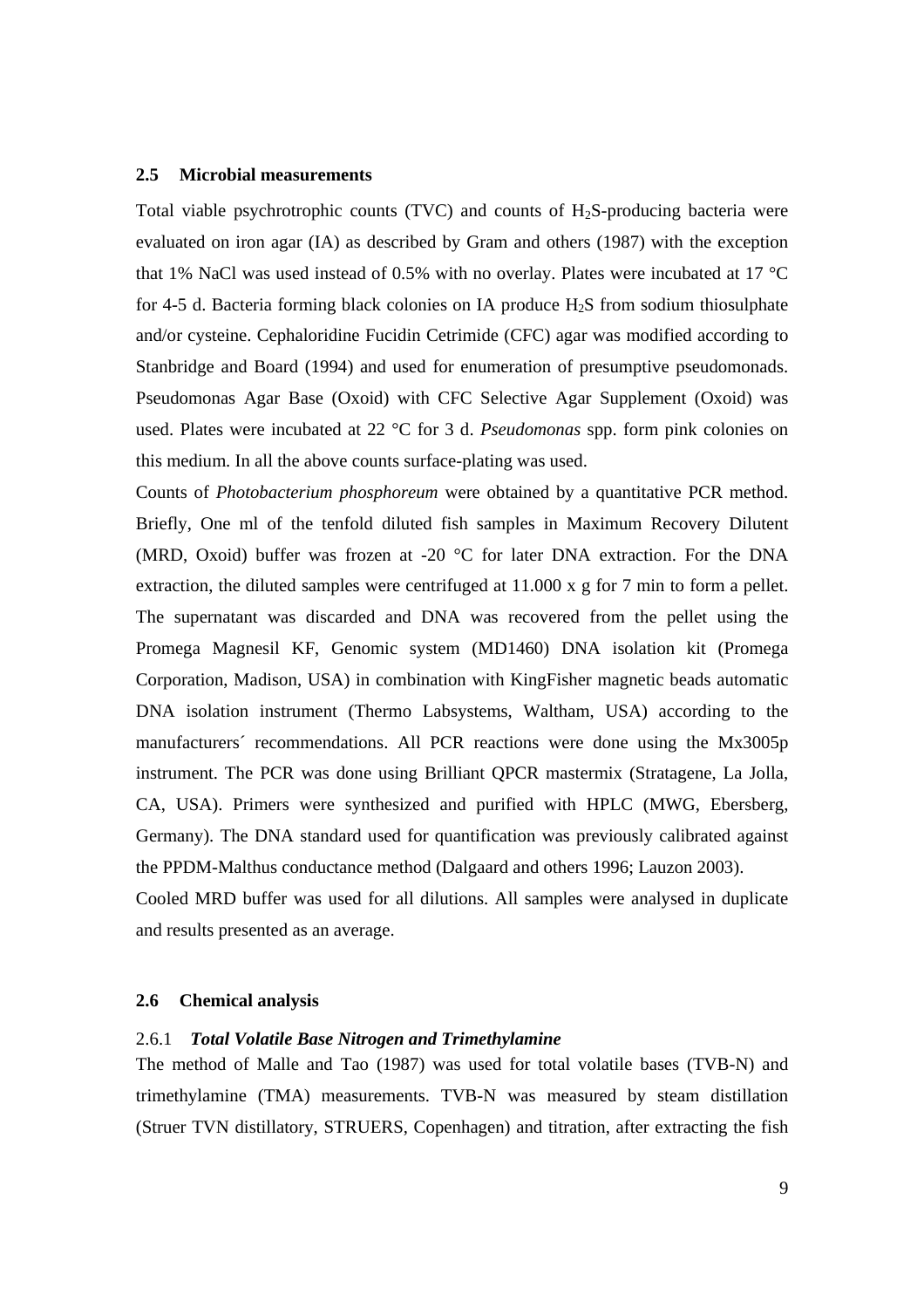muscle with 7.5% aqueous trichloracetic acid solution. The distilled TVB-N was collected in boric acid solution and then titrated with sulphuric acid solution. TMA was measured in trichloroacetic acid (TCA) extract by adding 20 ml of 35% formaldehyde, an alkaline binding mono- and diamine, TMA being the only volatile and measurable amine. All chemical analyses were done in duplicate.

#### 2.6.2 *pH - measurements*

The pH was measured in 5 grams of minced loins mixed with 5 mL of deionised water using the Radiometer PHM 80. The pH meter was calibrated using the buffer solutions of pH 7.00  $\pm$  0.01 and 4.01  $\pm$  0.01 (25 °C) (Radiometer Analytical A/S, Bagsvaerd, Denmark).

#### 2.6.3 *Salt and water content*

The water content of each fillet was measured by accurately weighing out 5 grams of the minced sample in a ceramic bowl with sand. The sample was then mixed to the sand and dried in an oven at  $103 \pm 2$  °C for 4 hours. The water content was based on weight differences before and after the drying of three replicates for each sample (ISO 6496, 1999). Salt content was measured with the Volhard Titrino method according to AOAC ed. 17 from 2000 (no. 976.18).

#### **2.7 Water holding capacity and drip**

The water holding capacity (WHC) was determined by a centrifugation method (Eide and others 1982). Approximately 2 g of the minced fish was weighed accurately and centrifuged (Heraeus Biofuge Stratos, Kendro Laboratory products, USA) at 210 x *g*, for 5 minutes at 0-5°C. The weight lost during centrifugation (Δ*mcentrifuged* ) was evaluated as water loss and no corrections made for other components as may be necessary for fishes with high fat content. WHC was calculated as the ratio of the water retained in the sample, compared to mass of water before centrifugation ( $m_t * x_t^w$ ):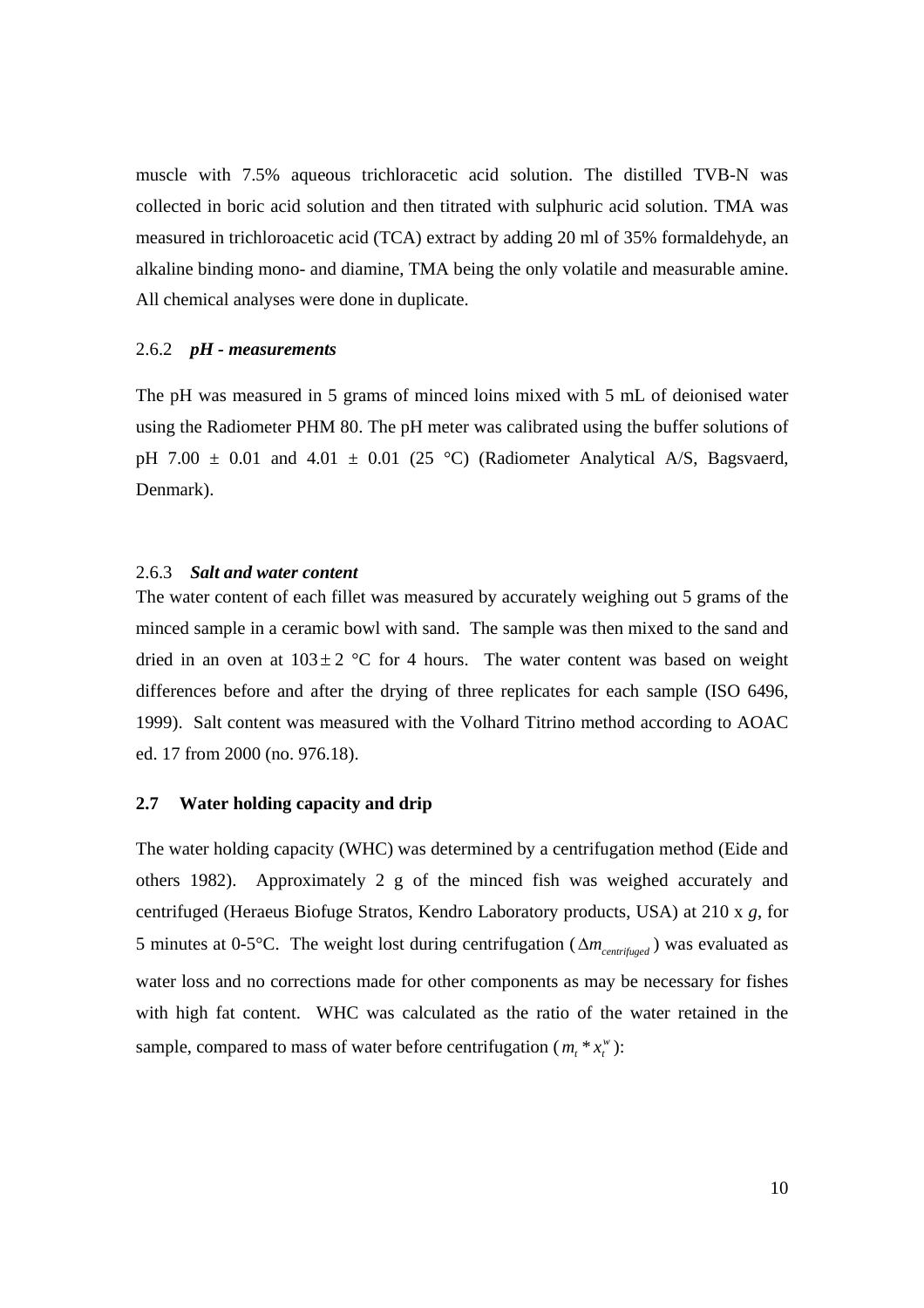$$
WHC = \left(\frac{m_t * x_t^w - \Delta m_{centrifuged}}{m_t * x_t^w}\right) * 100
$$

Drip was evaluated fourteen days after processing, i.e. one day after the last sampling day (d13). It was evaluated by measuring the weight of the liquid which drained from the fillets in the boxes. The weight of the fish was also recorded. The drip was then calculated as the ratio of the liquid lost during storage to the original weight of the fish.

#### **2.8 Data analysis**

Principal Component Analysis (PCA) on significant mean values of QDA sensory attributes was performed, using full cross validation. Analysis of variance (ANOVA) was carried out on QDA and Torry data in the statistical program NCSS 2000 (NCSS, Utah, USA). The program calculates multiple comparisons using Duncan's multiple comparison test. The significance level was set at 5%, if not stated elsewhere.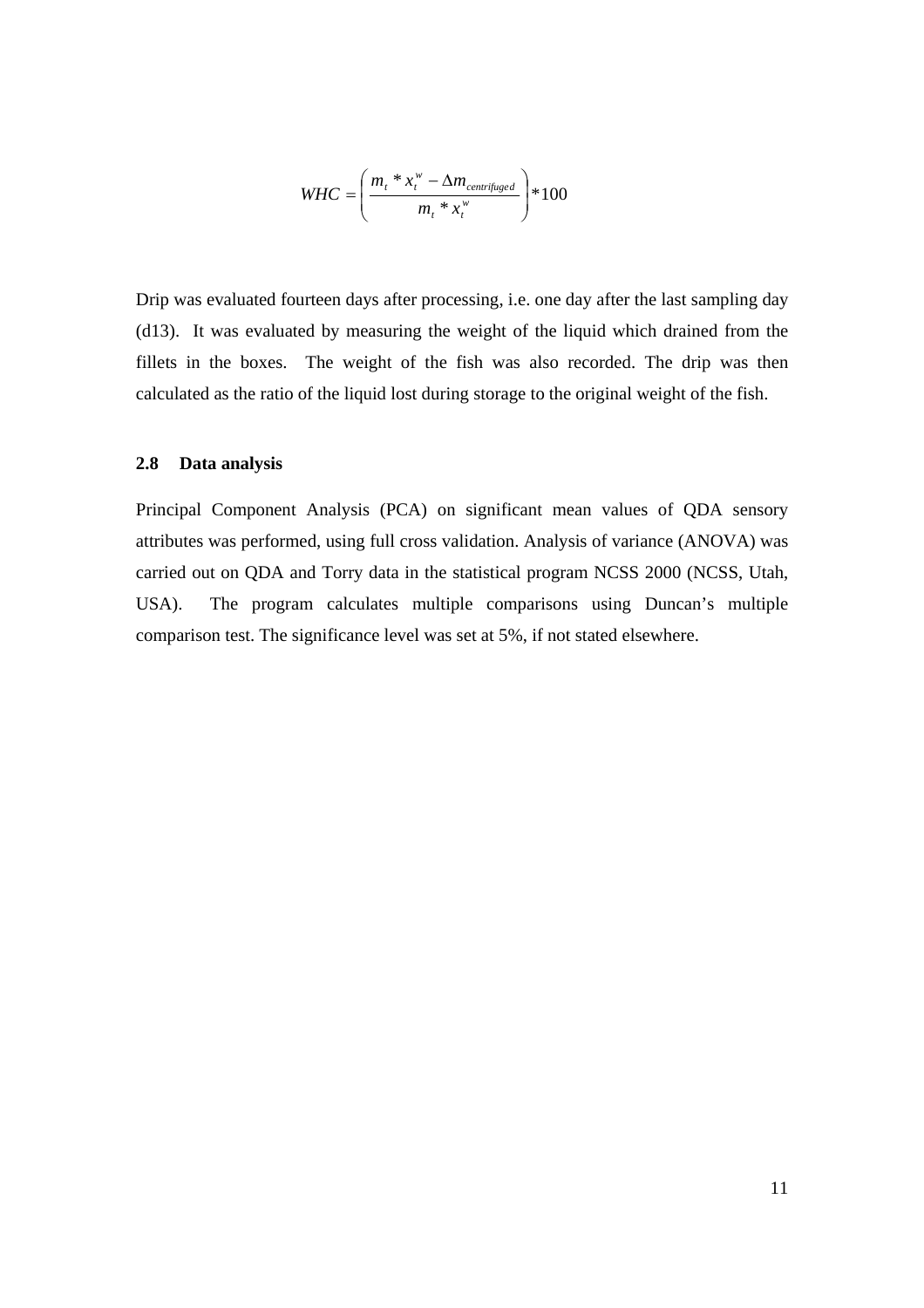## **3 RESULTS AND DISCUSSION**

#### **3.1 Temperature measurements**

#### 3.1.1 *Temperature in liquid cooling medium*

The temperature evolution at two different positions in the liquid cooling tank is shown in Figure 8, see relative positions in the tank in Figure 5. It should be noted that the experimental groups LC-IP and LC-DI were collected between 07:45 and 08:15 AM when the temperature of the liquid was between -0.4 and 0.6 °C. The liquid temperature in the liquid cooling tank is similar to what Margeirsson and Arason (2009) measured in February 2009 but  $1 - 2$  °C lower than Magnusson and others (2009) and Valtýsdóttir and others (2009) found in Feb. 2009 and June 2009, respectively. The sojourn time in the liquid cooling tank was 6 - 7 minutes. The results presented in Figure 8 are only relevant for these two groups (LC-IP and LC-DI).



**Figure 8. Temperature in the liquid cooling tank applied for experimental groups LC-IP and LC-DI.** 

#### 3.1.2 *Temperature in slurry ice cooling medium*

The temperature evolution of the slurry ice in the slurry ice cooling tub during the period which group SI-DI was processed is shown in Figure 9. The results presented in Figure 9 are only relevant for the experimental group SIC-DI and the sojourn time of fillets in the slurry ice tub was  $6 - 7$  minutes as for the LC-groups. By comparing Figure 9 to Figure 8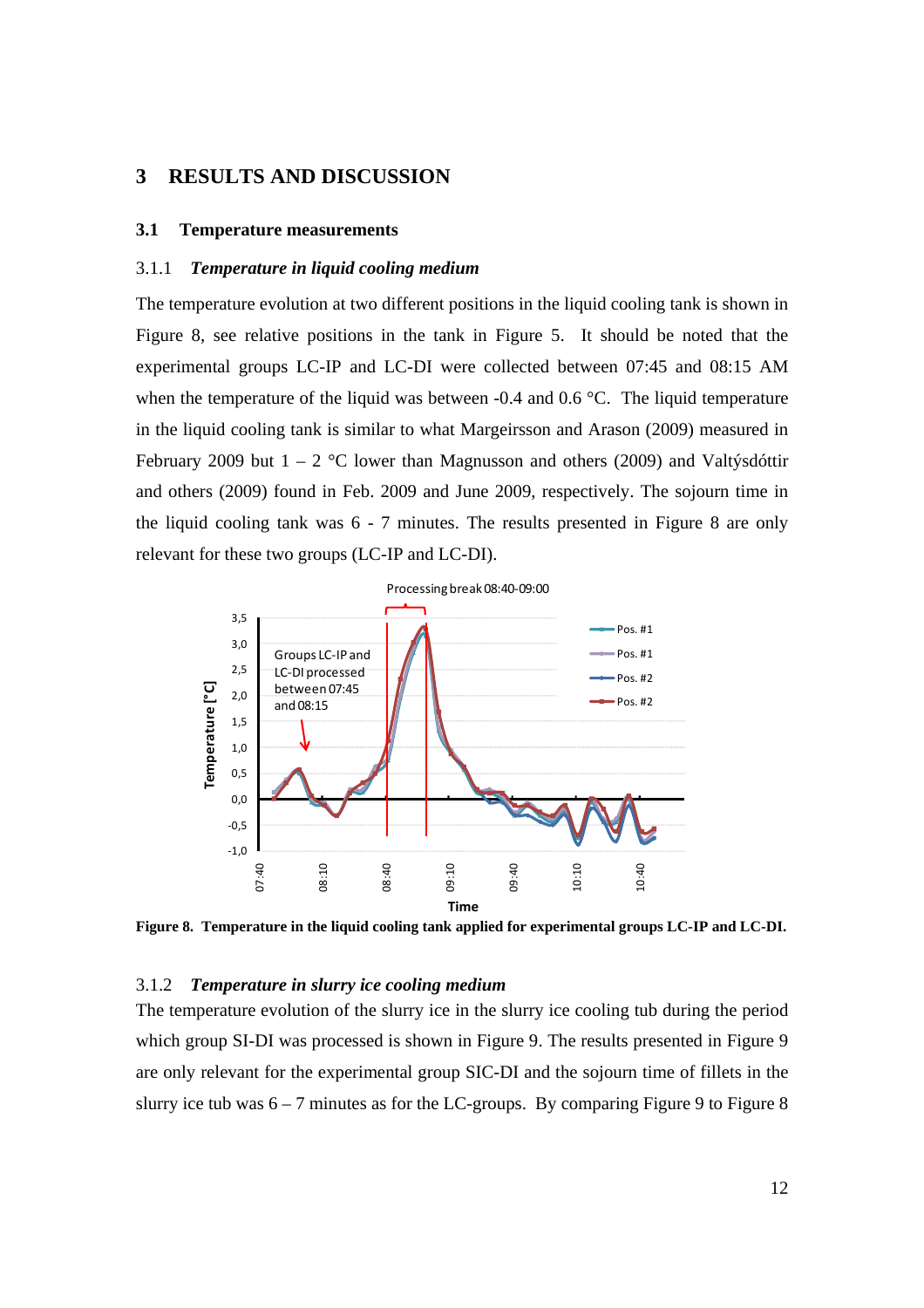it is noted that significantly lower cooling medium temperature was experienced for slurry ice than the liquid in the liquid cooling tank.



**Figure 9. Temperature of the slurry ice applied for experimental group SIC-DI.** 

## 3.1.3 *Environmental temperature after packaging*

The environmental (surface and ambient air) temperature evolution is shown in Figure 10 and the mean surface temperature during the whole experiment is presented in Table 2. No results are presented for the group SIC-DI since the surface temperature logger failed, however, judging from the other positions, the environmental temperature distribution was very homogenous throughout the trial. The environmental temperature inside the air climate chamber was measured as  $(-2.7\pm0.3)$  °C both at the floor and at the chamber wall at 1.0 m height.

| Tuble 20 Thrum and building a deviations of surface temperature to for bonts sampl |                    |                                  |  |
|------------------------------------------------------------------------------------|--------------------|----------------------------------|--|
| Group                                                                              | Mean $(^{\circ}C)$ | Standard deviation $(^{\circ}C)$ |  |
| $NC-IP$                                                                            | $-2.6$             | 2.1                              |  |
| $LC-IP$                                                                            | $-2.9$             | 2.3                              |  |
| LC-DI                                                                              | $-3.0$             | 2.3                              |  |

**Table 2. Mean and standard deviations of surface temperatures for boxes sampled on day 13 (d13).**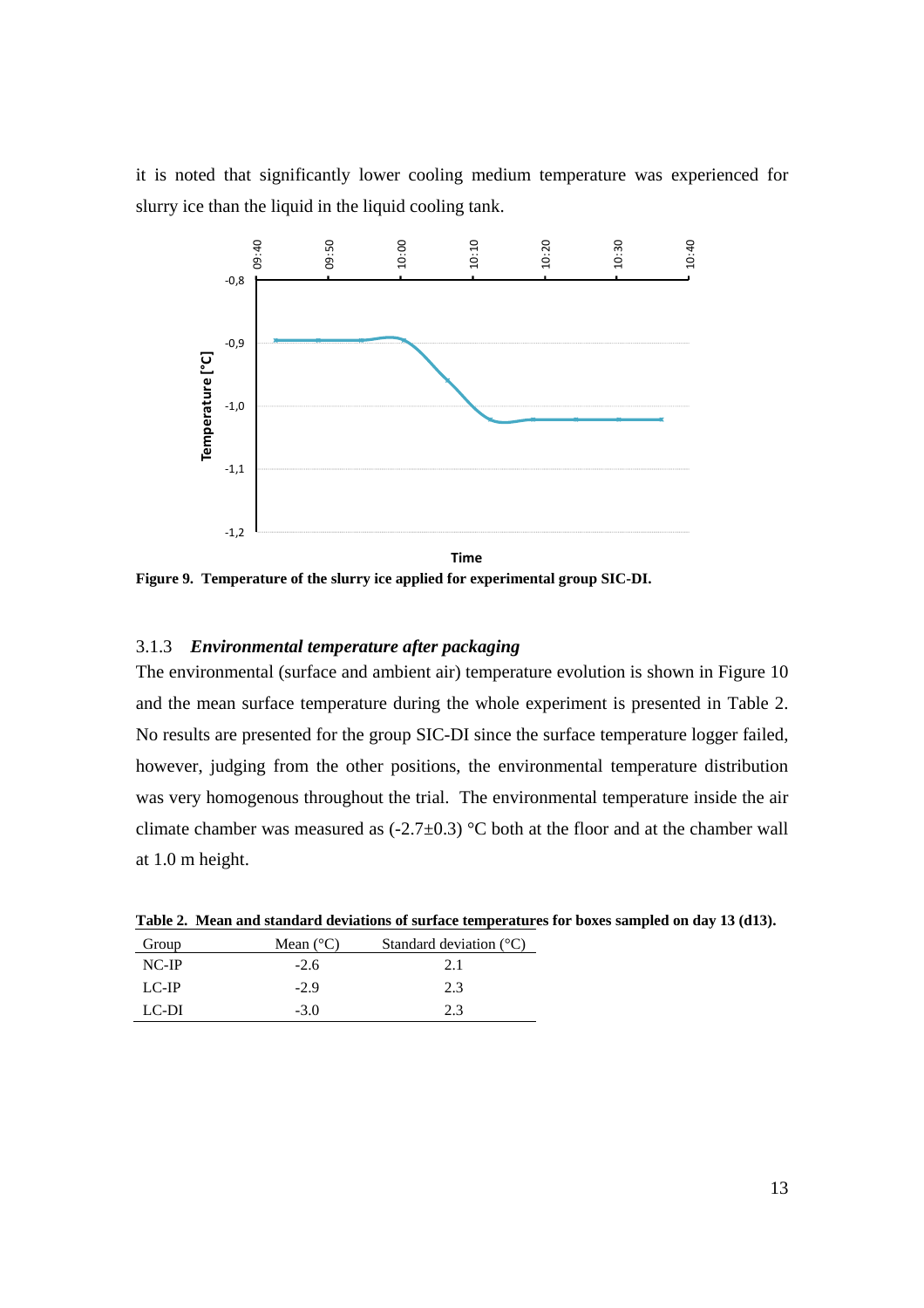

**Figure 10. Environmental temperature after packaging at the processing plant during land transport to Matis, where it was stored in an air climate chamber for 13 days. NC: No cooling, LC: Liquid cooling, IP: Ice packs, SIC: Slurry ice cooling, DI: Dry ice.** 

#### 3.1.4 *Product temperature*

**The product temperature evolution is shown in Figure 11 and the mean product temperature during the whole experiment is presented in Table 3. Mean and standard deviations of product temperatures for boxes sampled on day 10 (d10).** 

| Group         | Mean $(^{\circ}C)$ | Standard deviation $(^{\circ}C)$ |
|---------------|--------------------|----------------------------------|
| $NC-IP$       | $-1.9$             | 0.9                              |
| $LC-IP$       | $-1.0$             | 0.4                              |
| LC-DI         | $-1.1$             | 0.1                              |
| <b>SIC-DI</b> | $-1.4$             | 01                               |

Table 4 and Table 3. The mean and standard deviations of the product temperatures in the tables are calculated from the mean of the temperatures at the two positions in each box. The product temperature of the NC-IP group was interestingly lower than for the other groups, this can be seen both in the boxes sampled on d10 and d13. The rapid temperature increase shown after around seven days inside the d13-NC-IP box (Figure 11-right) could possibly be explained with failure of both product temperature loggers in the d13-NC-IP box at least when compared to the results for d10-NC-IP (Figure 11-left). The mean product temperature in the d10-NC-IP box was  $(-1.9 \pm 0.9)$  °C, i.e.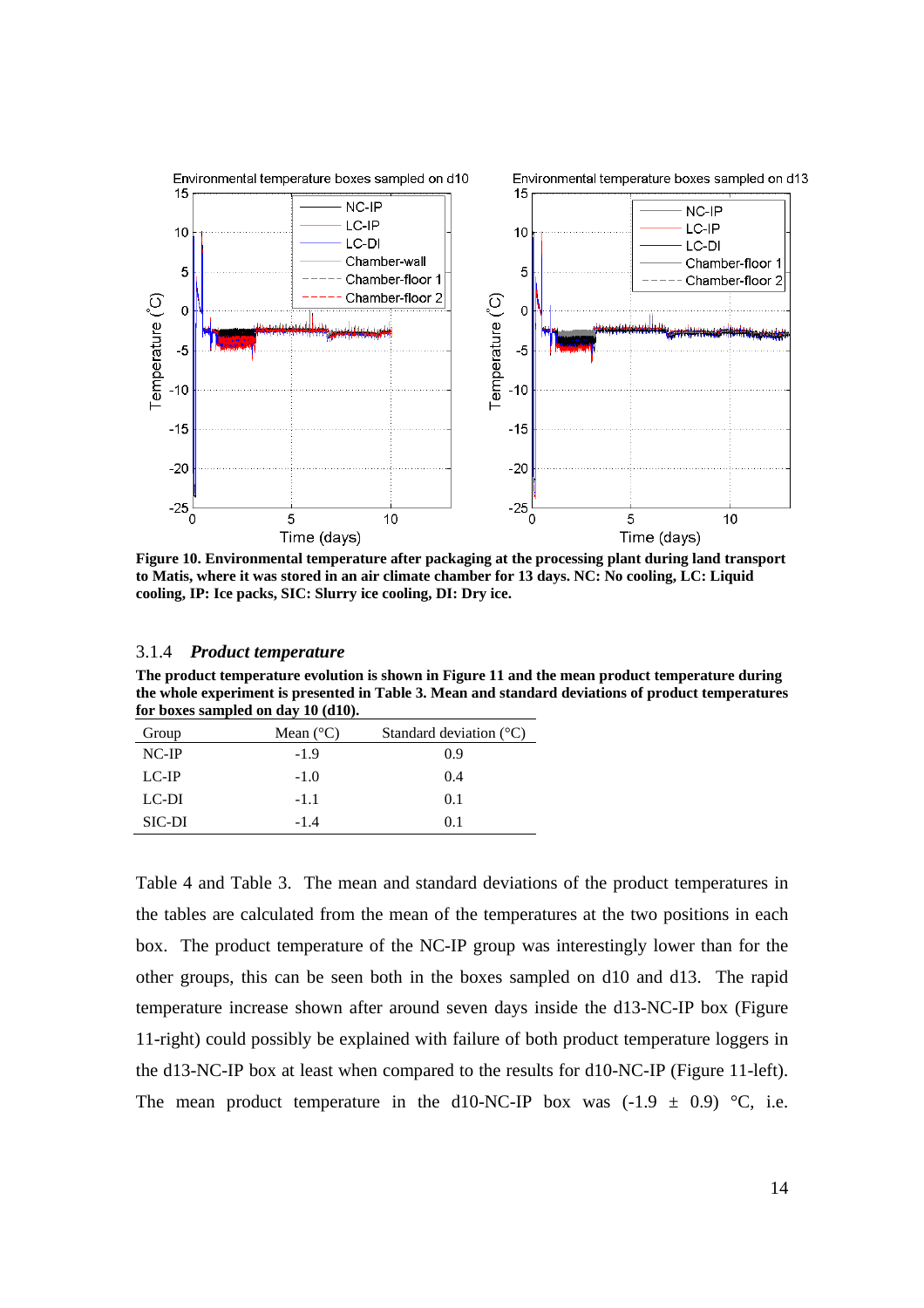significantly lower than in the corresponding d13-NC-IP box and actually, lower than in all other boxes in the trial.

**Table 3. Mean and standard deviations of product temperatures for boxes sampled on day 10 (d10).** 

| Group  | Mean $(^{\circ}C)$ | Standard deviation $(^{\circ}C)$ |
|--------|--------------------|----------------------------------|
| NC-IP  | $-1.9$             | 0.9                              |
| LC-IP  | $-1.0$             | 0.4                              |
| LC-DI  | $-1.1$             | 0.1                              |
| SIC-DI | -14                | 01                               |

**Table 4. Mean and standard deviations of product temperatures for boxes sampled on day 13 (d13).** 

| Group   | Mean $(^{\circ}C)$ | Standard deviation $(^{\circ}C)$ |
|---------|--------------------|----------------------------------|
| $NC-IP$ | $-1.4$             | 0.7                              |
| $LC-IP$ | $-1.1$             | 0.3                              |
| LC-DI   | $-1.2$             | 0.1                              |
| SIC-DI  | $-12$              | 02                               |



**Figure 11. Product temperature after packaging at the processing plant during land transport to Matis, where it was stored in an air climate chamber for 13 days. Left: boxes sampled on day 10.**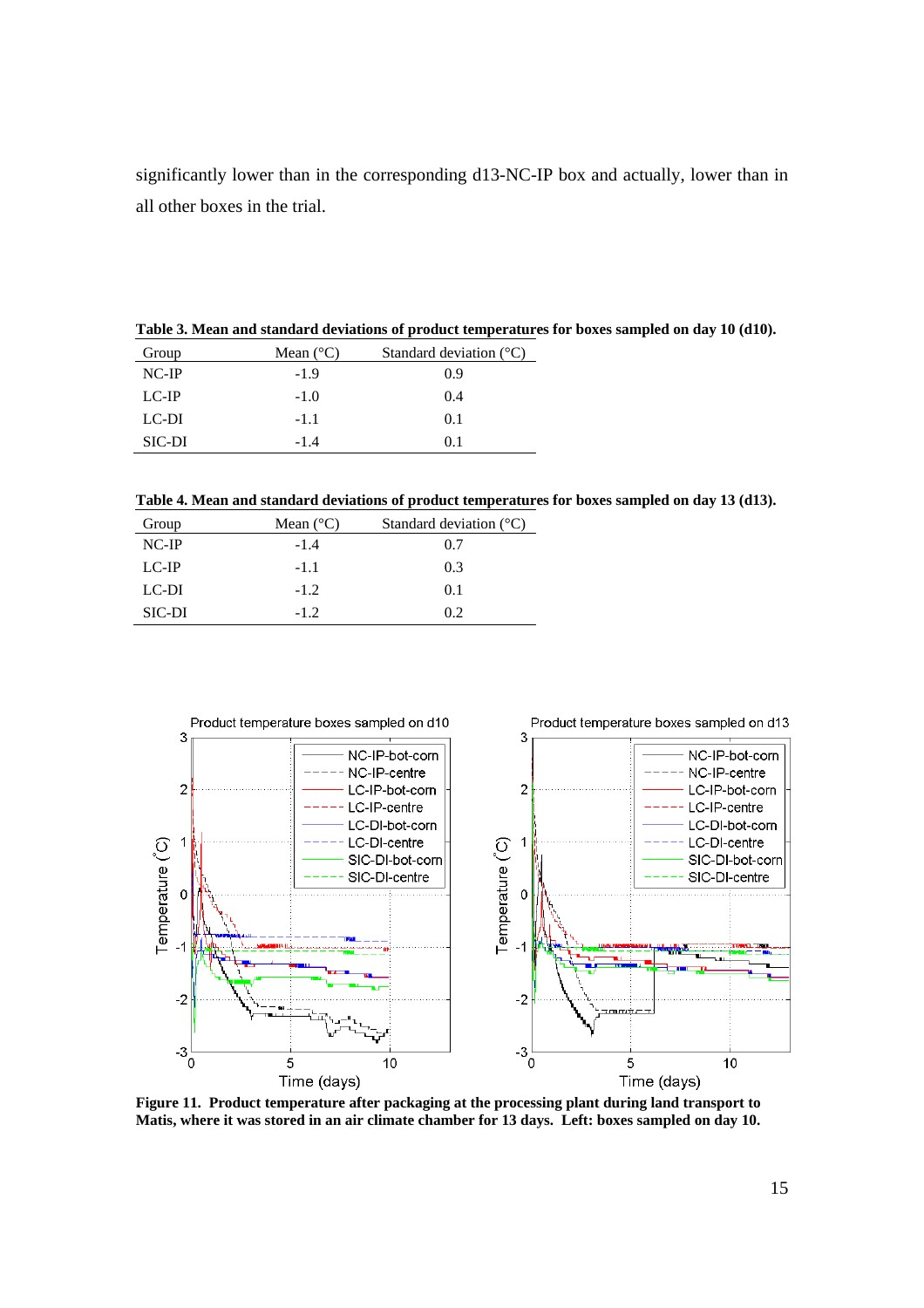**Right: boxes sampled on day 13. NC: No cooling, LC: Liquid cooling, IP: Ice packs, SIC: Slurry ice cooling, DI: Dry ice.** 

Furthermore, Figure 11 shows that the bottom corner location is more sensitive to external temperature load (which was negative for most of the time, i.e. environmental temperature was lower than product temperature), where it responds much faster to environmental temperature changes than the temperature at the centre of the box. At the centre of the box the temperature response is dampened relying on the thermal capacity of the product itself. For all other groups than the NC-IP group, the temperature was around  $0.5 - 0.8$  °C lower at the centre than at the bottom corner of the investigated boxes.

Figure 12 presents a zoom up of the product temperature in Figure 11 during the first day of the trial. Figure 12 reveals the greater cooling effect of the dry ice compared to the ice pack for the first day but the difference between the dry ice (DI) and ice pack (IP)-groups decreases during the storage as seen in Figure 11. The greater cooling effect of the dry ice compared to the ice pack during the first few hours of such cold chains has already been shown by Magnusson et al. (2009).



**Figure 12. Product temperature for the first day after packaging at the processing plant during land transport to Matis, where it was stored in an air climate chamber. Left: boxes sampled on day 10.**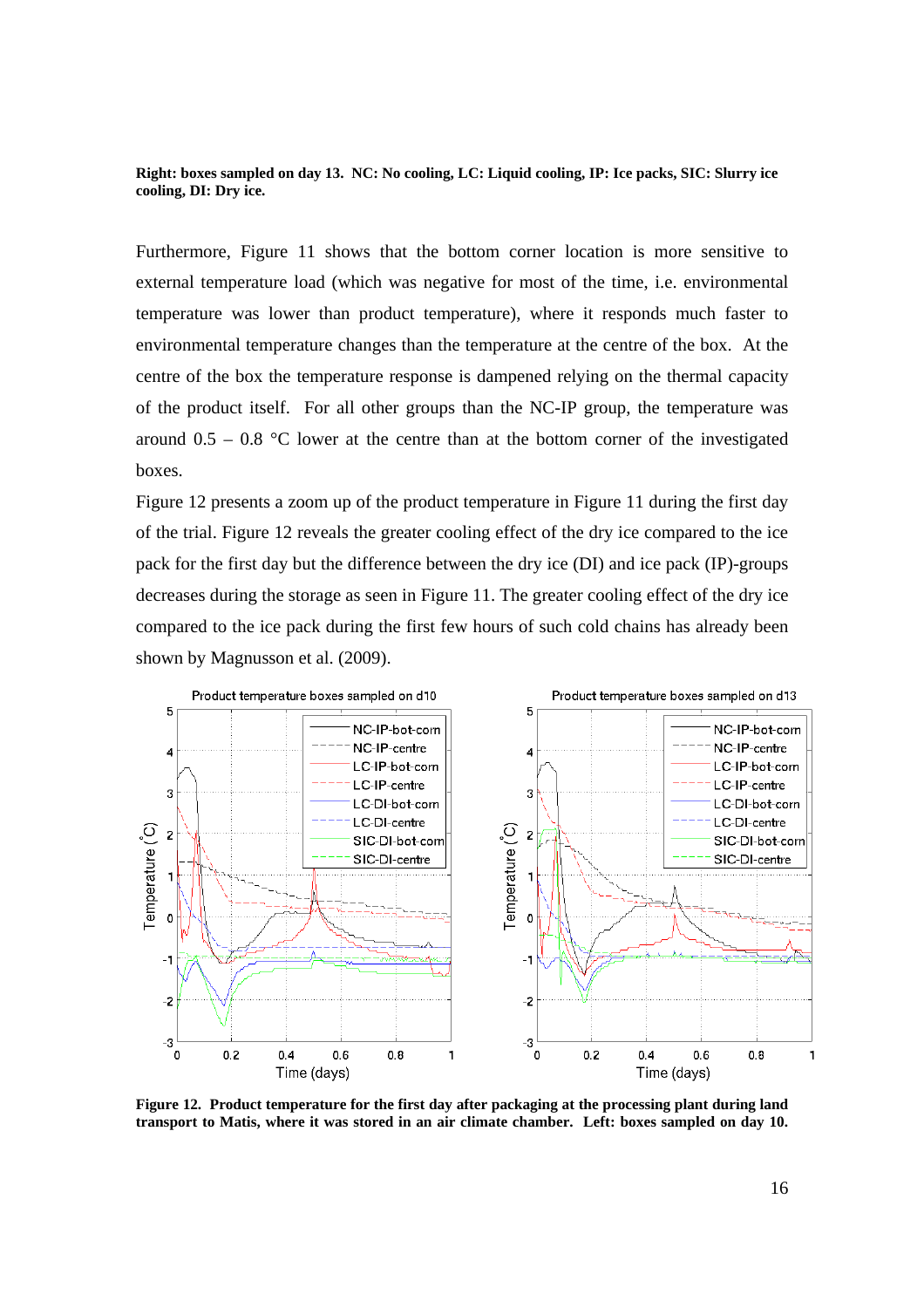**Right: boxes sampled on day 13. NC: No cooling, LC: Liquid cooling, IP: Ice packs, SIC: Slurry ice cooling, DI: Dry ice.** 

The mean product temperature in the two LC-DI boxes during the first day of the trial was calculated as  $(-0.9 \pm 0.2)$  °C for the both boxes (sampled on d10 and d13). The corresponding mean product temperature in the SIC-DI boxes during the first day of the trial was  $(-1.2 \pm 0.2)$  °C and  $(-0.9 \pm 0.5)$  °C for the boxes sampled on d10 and d13, respectively. This indicates that the lower cooling medium temperature of the slurry ice (SIC) depicted in Figure 9 than of the liquid (LC) shown in Figure 8, results in slightly lower product temperature in the beginning of the cold chain. Product temperature after packaging between -1.0 and -0.5 °C should contribute to increased quality and prolonged shelf life of the cod fillets compared to product temperature around  $0^{\circ}$ C. Thus, the slurry ice is preferred as a pre-cooling medium for fish fillets, at least in case of problems regarding temperature control of the liquid.

## **3.2 Sensory evaluation**

Figure 13 shows how the sensory characteristics of the sample groups change with storage time. The first and second principal components explain 88 and 5% of the variation between samples. At the beginning of storage, all samples are mainly described by sweet odour and flavour, metallic flavour, shellfish odour and juicy texture. As the storage time progresses, these characteristics become less evident, the samples become more described by meaty odour and flavour and then odour of boiled potatoes. At the end of store, the samples become increasingly described by spoilage attributes, such as table cloth odour, pungent flavour, off flavour, TMA and sour odours and flavours (Figure 13b). These changes appeared to occur faster in the LC-IP group compared to the other three groups (Figure 13a).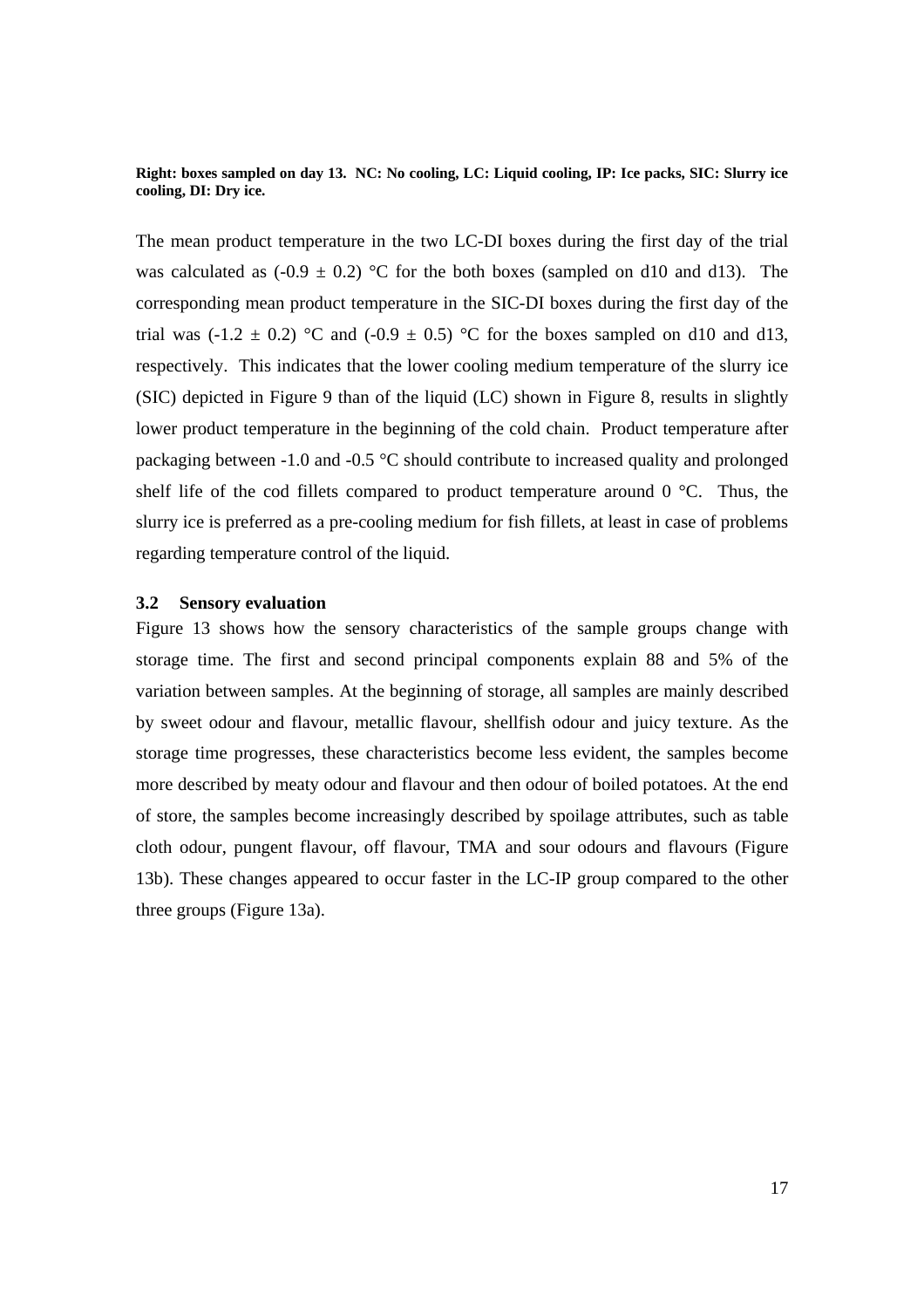

**Figure 13. PCA describing sensory quality, odour (o-), appearance (a-), flavour (f-) and texture (t-) of the sample groups with storage time (d). PC1 VS PC2 (X-expl.: 88% and 5%). a) scores, b) Xloadings.** 

Figure 14 shows the Torry freshness scores of the groups with storage time. A Torry score around 7 indicates the fish has lost most of its freshness odour and flavour characteristics, and has a rather neutral odour and flavour (Shewan et al 1953). After six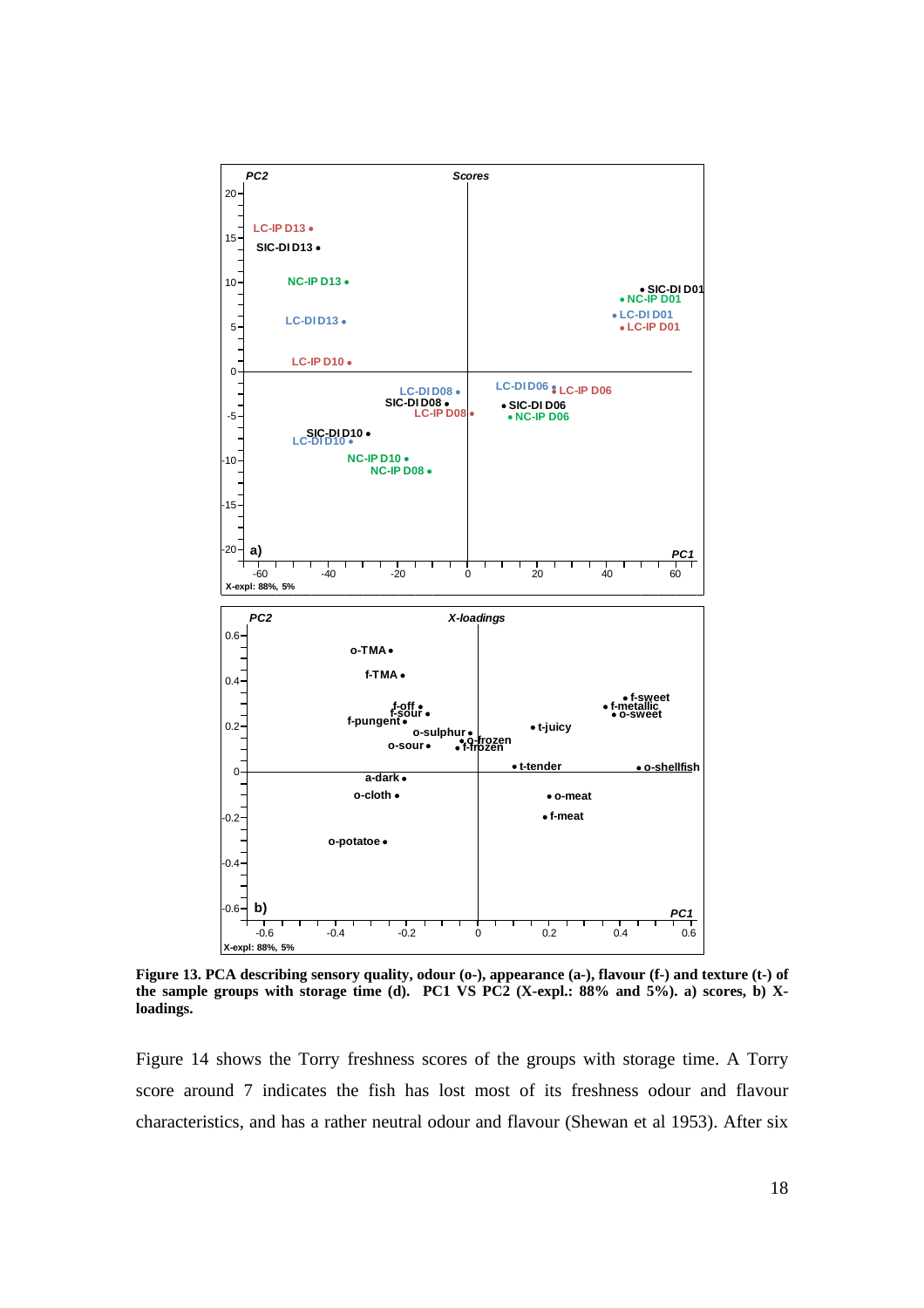days of storage, all groups were above or around these limits, but on storage day eight, all groups were below these limits. When the average Torry score is around 5,5 most of the sensory panellists detect spoilage attributes, and these limits have been used as the limits for consumption at Matis (see e.g. Olafsdottir and others 2006). According to this, the maximum shelf life of LC-IP was 9 days, 10-11 days for SIC-DI and LC-DI and 11-12 for NC-IP.

Figure 15 shows how the sweet flavour changed with storage time. When the score for this attribute is around 25-30, the fish has lost most of its characteristic sweet flavour. After eight days, all groups were around these limits. This is slightly longer than what was observed with the Torry method.



**Figure 14. Average Torry freshness scores. Figure 15. Average QDA scores of sweet flavor.** 

Figure 15 - Figure 19 show how odour and flavour attributes related to spoilage change with storage time. A part of the panel could not taste the samples due to spoilage, which explains the inconsistency between the intensity of TMA odour and flavour. End of shelf life is usually determined when sensory attributes related to spoilage become evident. When the average QDA score for those attributes is above the value 20 (on the scale 0 to 100) most panellists detect them (Bonilla and others 2005; Magnússon and others 2006). According to this criterion, the maximum shelf life of LC-IP and LC-DI was 10 days, SIC-DI and NP-IP 13 days.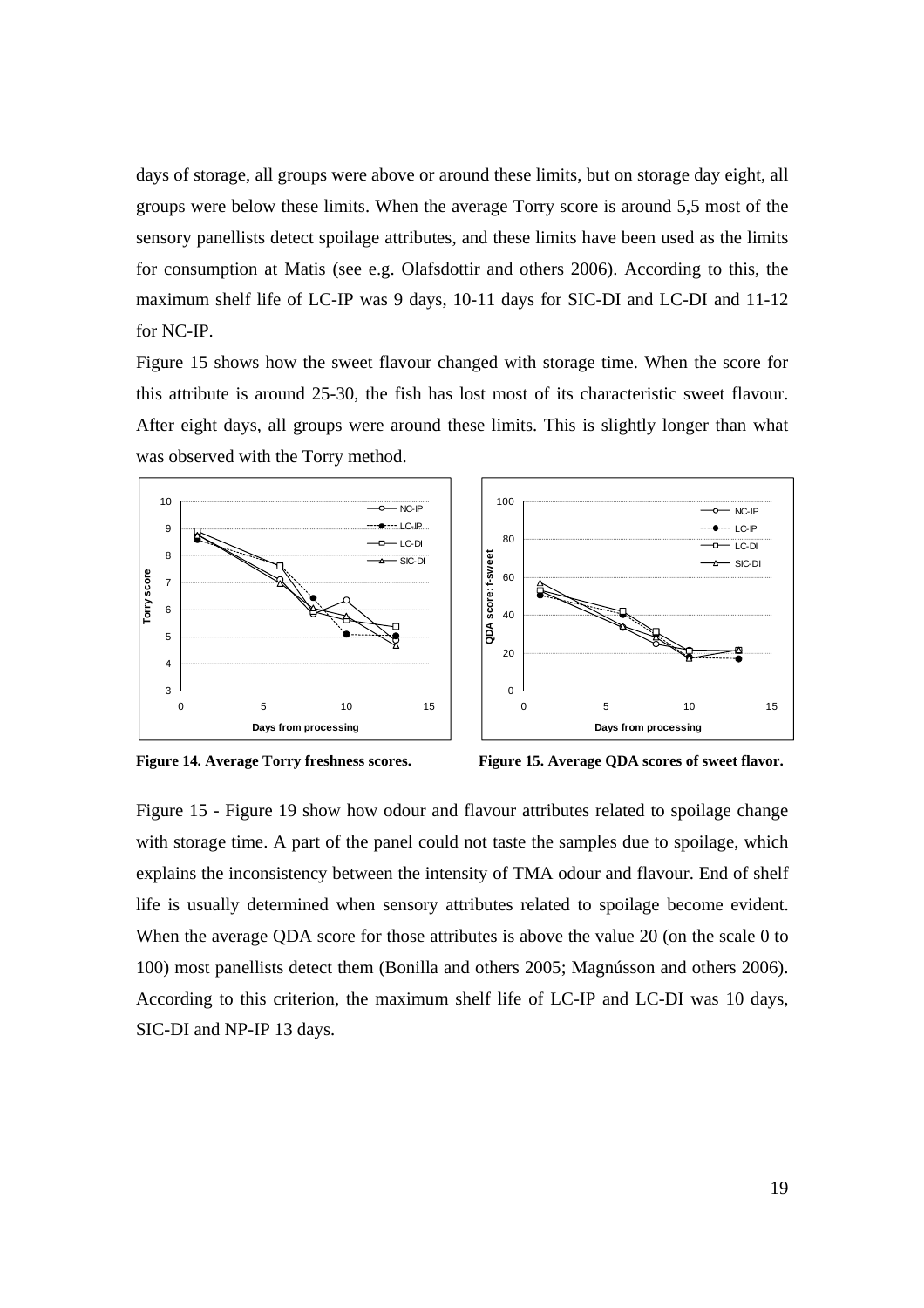

**Figure 16. Average QDA scores of table cloth odour.** 





**Figure 17. Average QDA scores of TMA odour.** 



Figure 18. Average QDA scores of sour flavor. Figure 19. Average QDA scores of TMA flavor.

**Table 5. Freshness period and maximum shelf life of cod fillets (days from processing) according to sensory evaluation.** 

| $Group^*$ | Freshness period | Shelf life |
|-----------|------------------|------------|
| NC-IP     | $6-8$            | 11-13      |
| $LC-IP$   | $6-8$            | $9-10$     |
| LC-DI     | $6-8$            | $10 - 11$  |
| SIC-DI    | $6-8$            | 11-13      |

**\*The cod was caught 3 days before processing.**

The different treatments of the groups did not influence the sensory characteristics of the samples in other ways than resulting in different maximum shelf life. The estimation of these periods was based on freshness and spoilage related odour and flavour attributes.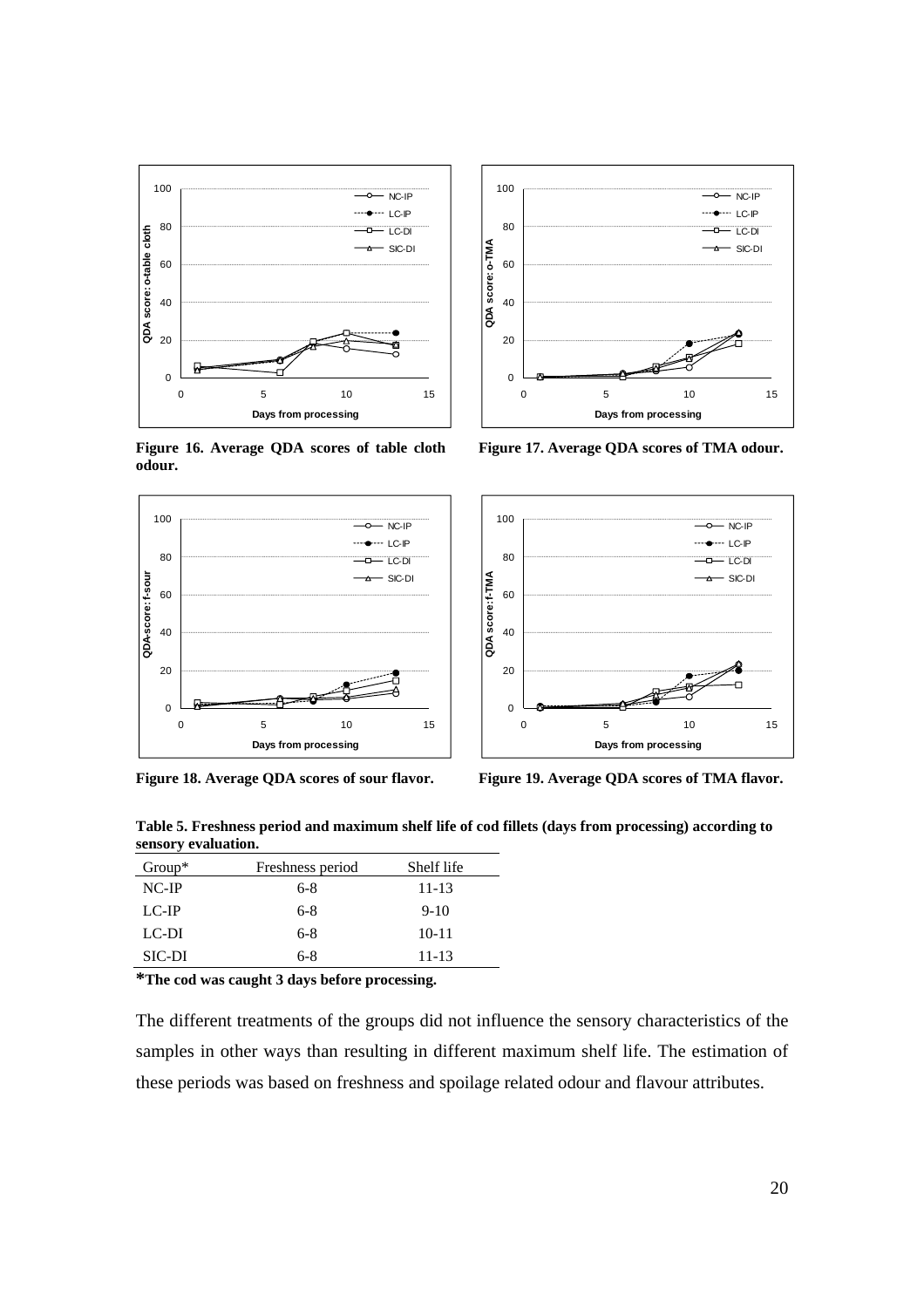#### **3.3 Microbial measurements**

Initial microbial counts in the liquid cooling brine on the day of processing (3 day postcatch) are shown in Figure 19. Considerable load of microbes was found in the brine, including  $H_2S$ -producing bacteria. It is very probable that the higher microbial counts found in the fillets that were immersed into the cooling liquid brine compared to the control fillets (no cooling) and fillets that were cooled in slurry ice may be attributed to this. It is clear that the fillets have picked up microbes from the liquid brine. However, hardly any increase in microbes was observed in the brine during the time period.



Figure 20. Total viable counts (TVC), H<sub>2</sub>S-producing bacteria, presumptive pseudomonads and *Photobacterium phosphoreum* **in the liquid brine on the day of processing.** 

Results from microbial counts are shown in Figures 20-21. In all cases, highest counts were seen in the group where liquid cooling was applied after skinning and ice packs used during packaging (LC-IP). The other group where liquid cooling was applied and dry ice used during packaging (LC-DI) was most often the second highest in microbial counts. Counts in the groups with no cooling-ice packs (NC-IP) and slurry ice coolingdry ice (SIC-DI) were generally lowest.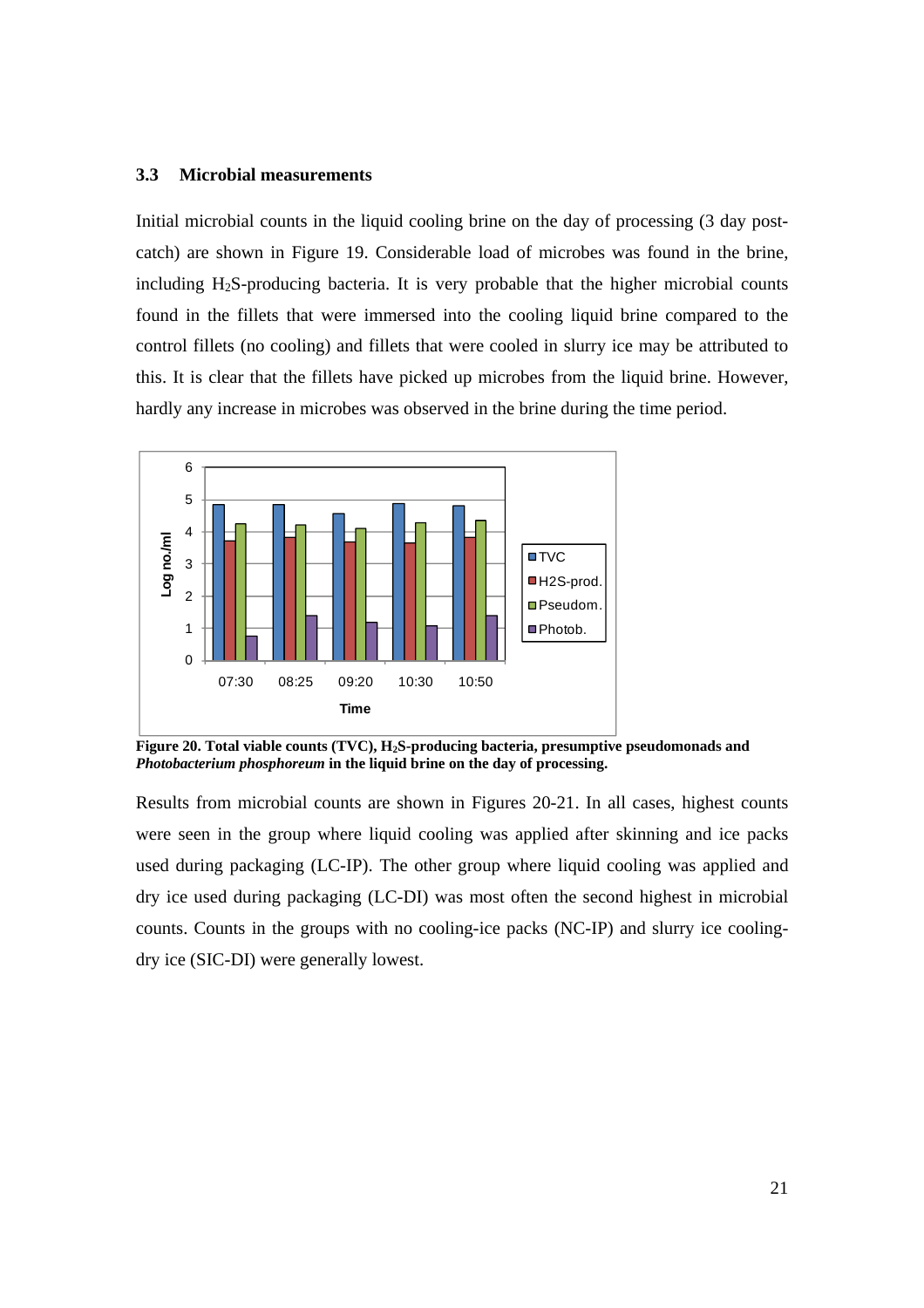

Figure 21. Total viable counts (left) and counts of H<sub>2</sub>S-producing bacteria (right) in cod fillets. Mean **of two samples. NC: No cooling, LC: Liquid cooling, IP: Ice packs, SIC: Slurry ice cooling, DI: Dry ice.** 



 **Figure 22. Growth of presumptive pseudomonads (left) and** *Photobacterium phosphoreum* **(right) in cod fillets. Mean of two samples. NC: No cooling, LC: Liquid cooling, IP: Ice packs, SIC: Slurry ice cooling, DI: Dry ice.** 

## **3.4 Chemical measurements**

### 3.4.1 *Total Volatile Base Nitrogen and Trimethylamine*

Results from TVB-N and TMA measurements are shown in Figure 22. Highest values at the end of storage (day 13 from processing) were seen in the group where liquid cooling was applied after skinning and ice packs used during packaging (LC-IP). The other group where liquid cooling was applied and dry ice used during packaging (LC-DI) was second highest. TVB-N and TMA values were lowest in the groups where no cooling-ice packs (NC-IP) and slurry ice cooling-dry ice (SIC-DI) was applied. These results are in good harmony with the results obtained from microbial counts.

The rapid increase in both TVB-N and TMA in the later stages of the storage period in groups LC-IP and LC-DI may be largely attributed to rapid growth of especially  $H_2S$ -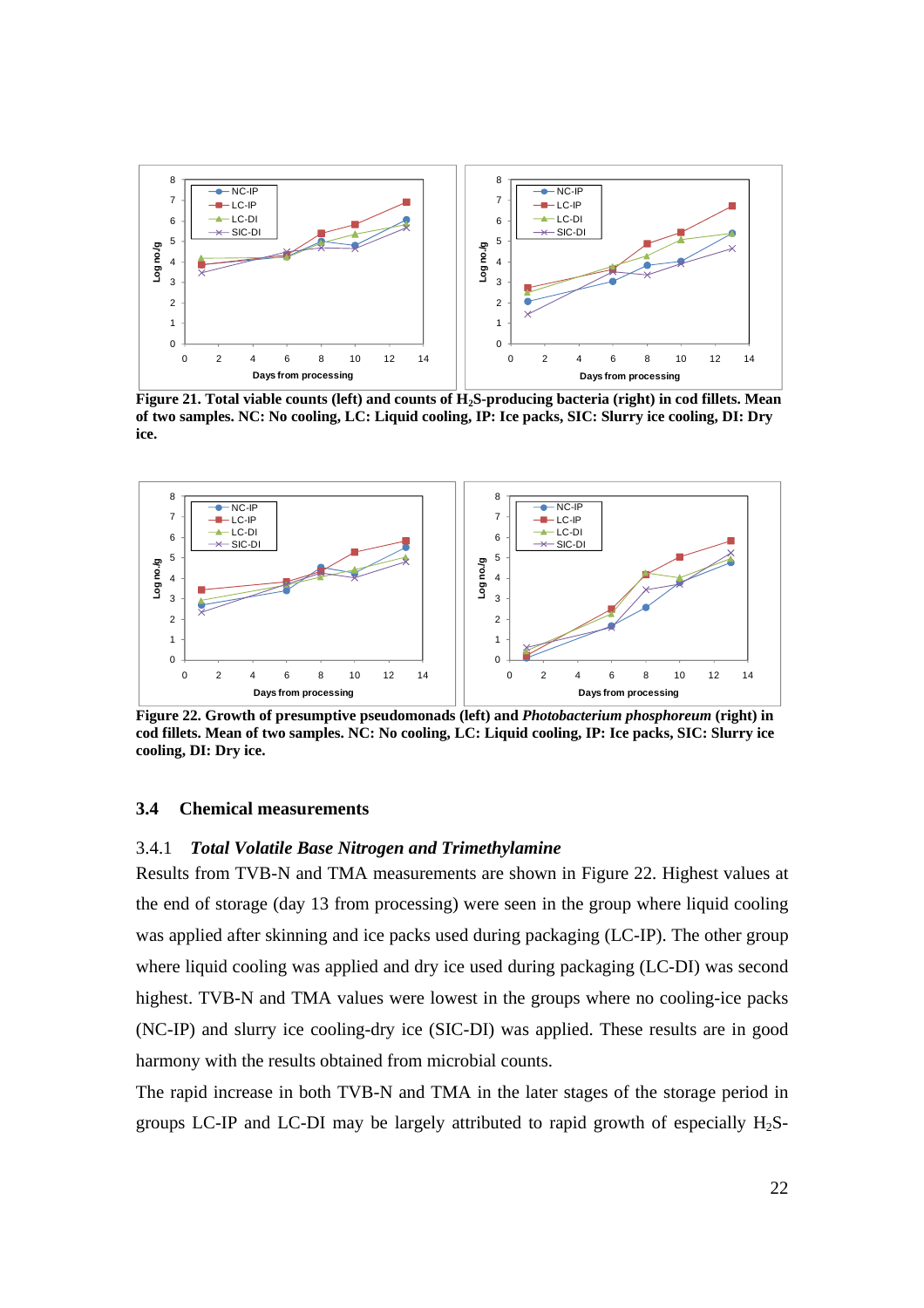producing bacteria (presumably *Shewanella putrefaciens*) but also *Photobacterium phosphoreum* in these groups but both these bacteria are active reducers of trimethylamine oxide (TMAO) to TMA.



 **Figure 23. Total Volatile Base Nitrogen (TVB-N-left) and trimethylamine (TMA-right) in cod fillets. Mean of two samples. NC: No cooling, LC: Liquid cooling, IP: Ice packs, SIC: Slurry ice cooling, DI: Dry ice.** 

## 3.4.2 *pH - measurements*

Results from pH measurements are shown in Figure 23. In all experimental groups, pH was in the narrow range of 6.7 - 7.0 over the storage period. Highest pH values might have been expected in the group LC-IP at the end of storage where TVB-N and TMA were highest. That was however not the case.



**Figure 24. pH in cod fillets. Mean of two samples. NC: No cooling, LC: Liquid cooling, IP: Ice packs, SIC: Slurry ice cooling, DI: Dry ice.**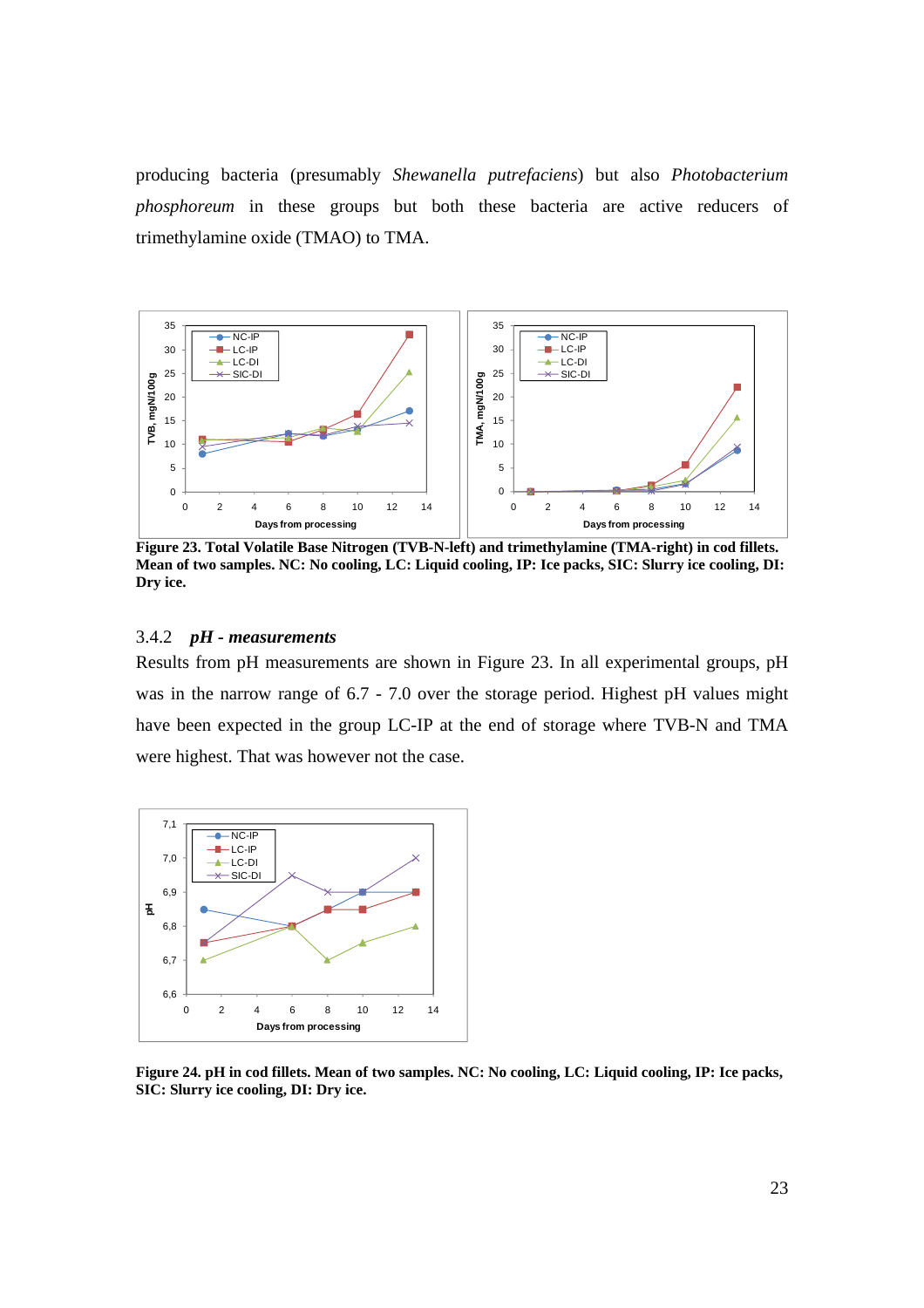#### 3.4.3 *Salt and water content*

The salinity of the slurry ice was 0.7% (sample taken at 09:25 AM). The salinity of the liquid in the liquid cooling tank was between 1.5% (sample taken at 10:50 AM) and 2.2% (sample taken at 07:30 AM).

Salt content was 0.2 - 0.3% in non-precooled fillets (NC-IP) but 0.4% in fillets precooled in liquid brine (LC-IP and LC-DI) and 0.3% in fillets precooled in slurry ice (SIC-DI). The water content for the four groups was between 80.7% and 81.1% as measured on day 14 after processing.

#### **3.5 Water holding capacity and drip**

Figure 25 shows the drip and water holding capacity for the four experimental groups as measured fourteen days after processing. Greater drip was observed for the two liquid cooling (LC)-groups compared to the no cooling (NC) and slurry ice cooling (NC) groups. This is in contrast to the results of Magnusson et al. (2009), who found very similar drip for non-pre-chilled fillets on one hand and liquid-pre-chilled fillets on the other hand. However, it should be noted, that only one measurement on d14 was conducted in the current study. The same applies for the water holding capacity; it was only measured on d14 (Figure 25, right). Higher water holding capacity was observed for the DI-groups (both for LC and SIC) than for the IP-groups.



**Figure 25. Drip (left) and water holding capacity (right) as measured on day 14 from processing. NC: No cooling, LC: Liquid cooling, IP: Ice packs, SIC: Slurry ice cooling, DI: Dry ice.**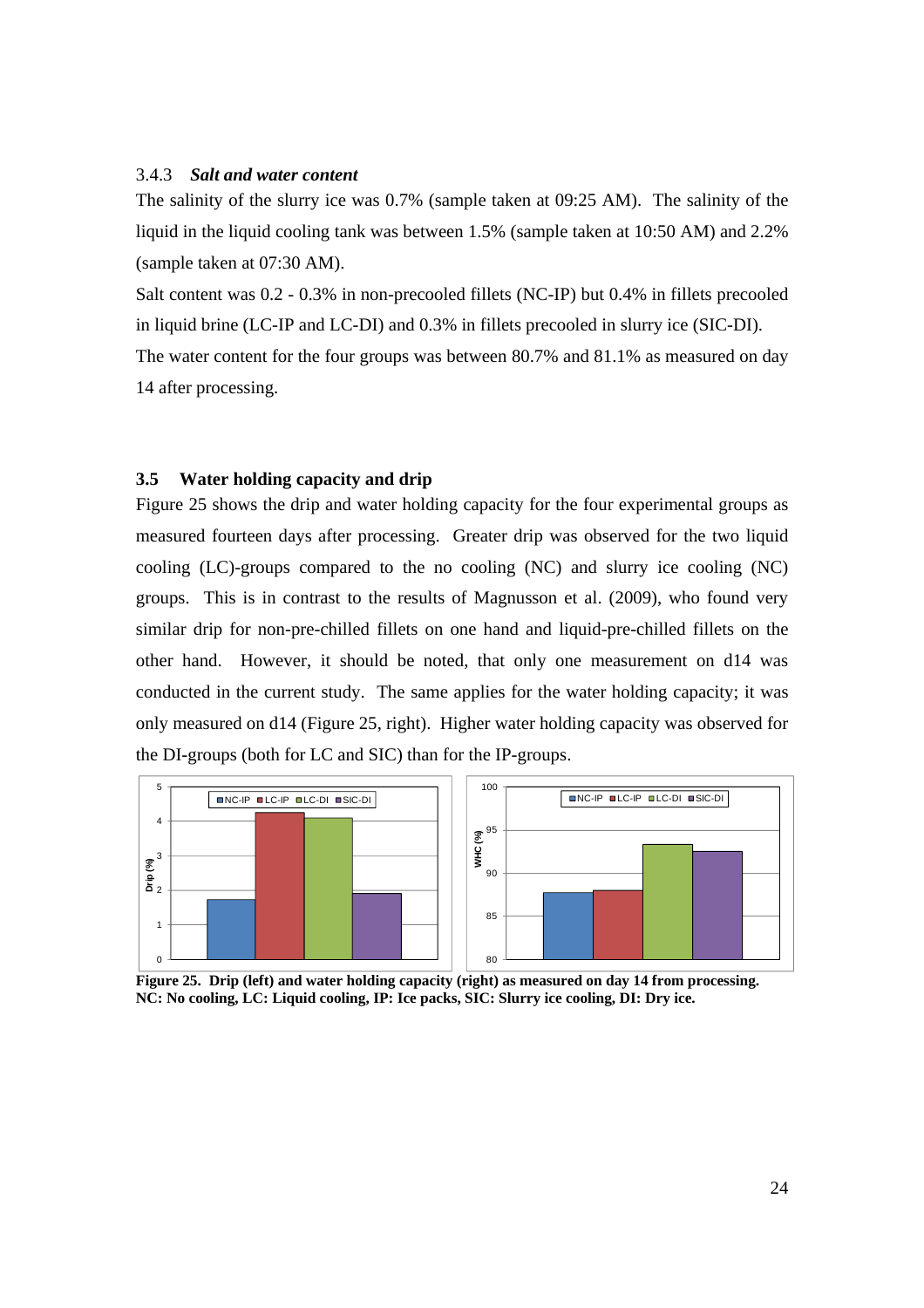## **4 CONCLUSION**

Results from sensory, microbial and chemical analysis all showed that immersing the skinless cod fillets in liquid cooling brine prior to packaging resulted in reduced shelf life in comparison with fillets that were not immersed in liquid brine (no cooling) or in slurry ice. This is attributed to the fact that the cooling liquid brine carried considerable loads of microbes. Highest microbial and chemical values and shortest shelf life were seen in the experimental groups where liquid cooling was applied after skinning. The results indicate that it is better to use dry ice at packaging than ice packs for liquid cooled cod fillets. If the intention is to cool fillets in liquid brine prior to packaging it must be ensured that the brine is of high microbial quality in order to avoid the danger of cross-contamination from brine to fillet. Results from temperature measurements indicated that slurry ice is recommended as a pre-cooling medium during processing because of its higher cooling capacity than of the liquid brine.

## **5 ACKNOWLEDGEMENTS**

This study is a part of the research project Hermun kæliferla funded by the AVS Fund of Ministry of Fisheries in Iceland (project no. R 09037-08), the Technology Development Fund of the Icelandic Centre for Research (project no. 081304509) and the University of Iceland Research Fund. The financing of this work is gratefully acknowledged.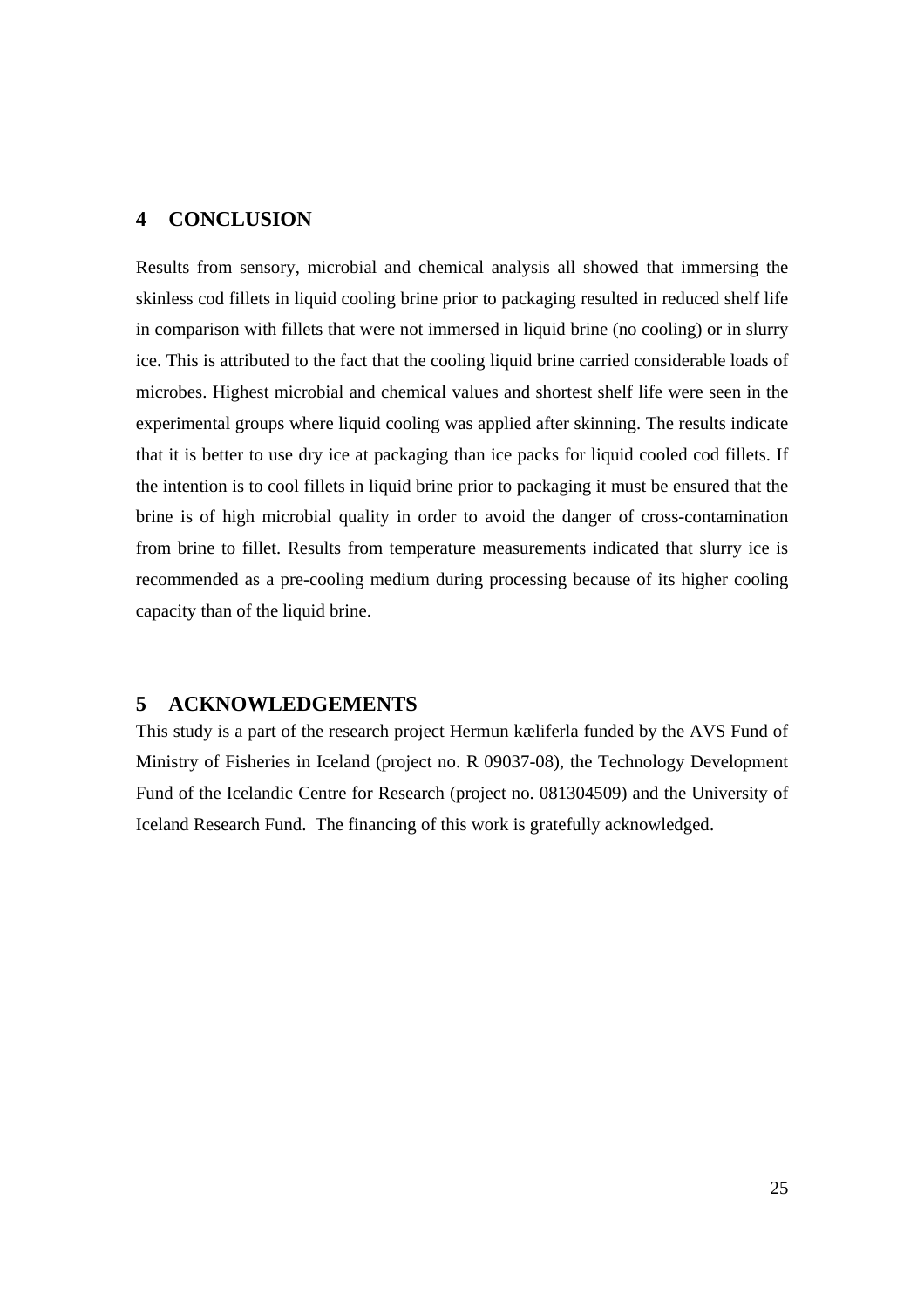### **6 REFERENCES**

AOAC Assn. Official Analytical Chemists. 2000. Official methods of analysis. 17th ed. Washington, D.C. (no. 976.18).

Bonilla AC, Sveinsdottir K, Martinsdottir E. 2007. Development of Quality Index Method (QIM) scheme for fresh cod (Gadus morhua) fillets and application in shelf life study. Food Control 18:352-358

Dalgaard P, Mejlholm O, Huss HH. 1996. Conductance method for quantitative determination of *Photobacterium phosphoreum* in fish products. J Appl Bacteriol 81:57-64.

Eide O, Børresen T, Ström T. 1982. Minced Fish Production From Capelin (*Mallotus villosus*). A New Method for Gutting, Skinning and Removal of Fat from Small Fatty Fish Species. J Food Sci 47:347-354.

Gram L, Trolle G, Huss HH. 1987. Detection of specific spoilage bacteria from fish stored at low (0 °C) and high (20 °C) temperatures. Int J Food Microbiol 4:65-72.

ISO 8586. 1993. Sensory analysis general guidance for the selection, training and monitoring of assessors. Part 1: selected assessors. Geneva, Switzerland: The International Organization for Standardization.

ISO 6496. 1999. Animal feeding stuffs - Determination of moisture and other volatile matter content. Geneva, Switzerland: The International Organization for Standardization.

Lauzon HL. 2003. Notkun Malthus leiðnitækni til hraðvirkra örverumælinga. IFL project report 30-03, 30p (in Icelandic).

Magnússon H, Sveinsdóttir K, Lauzon HL, Thorkelsdóttir Á, Martinsdóttir E. 2006. Keeping quality of desalted cod fillets in consumer packs. J Food Sci 71:69-76.

Magnússon H, Thorvaldsson L, Sveinsdottir K, Lauzon HL, Thorarinsdottir KA, Arason, S, Martinsdottir E. 2009. The effect of liquid cooling at processing and different cooling techniques during transport of cod (*Gadus morhua*) fillets. Matis report 34-09.

Margeirsson B, Arason, S. 2009. Forkæling fyrir pökkun með vökvakæli – fyrstu mælingar 5. feb. 2009. Hermun kæliferla project report.

Malle P, Tao SH. 1987. Rapid quantitative determination of trimethylamine using steam distillation. J Food Protect 50:756-760.

Olafsdottir, G, Lauzon, HL, Martinsdóttir E, Oehlenschläger J, Kristbergsson K. 2006. Evaluation of shelf life of superchilled cod *(Gadus morhua)* fillets and the influence of temperature fluctuations during storage on microbial and chemical quality indicators. J Food Sci 71:S97-S109

Shewan JM, Macintosh RG, Tucker CG and Ehrenberg ASC (1953). The development of a numerical scoring system for the sensory assessment of the spoilage of wet white fish stored in ice. J Sci Food Agriculture 4:283-298

Stanbridge LH, Board RG. 1994. A modification of the *Pseudomonas* selective medium, CFC, that allows differentiation between meat pseudomonads and Enterobacteriaceae. Letters Appl Microbiol 18:327-328.

Stone H, Sidel JL. 2004. Descriptive analysis. In: *Sensory Evaluation Practices*, 3rd Ed. (H. Stone and J.L. Sidel, eds.) pp. 201–244, Elsevier, Amsterdam, Netherlands.